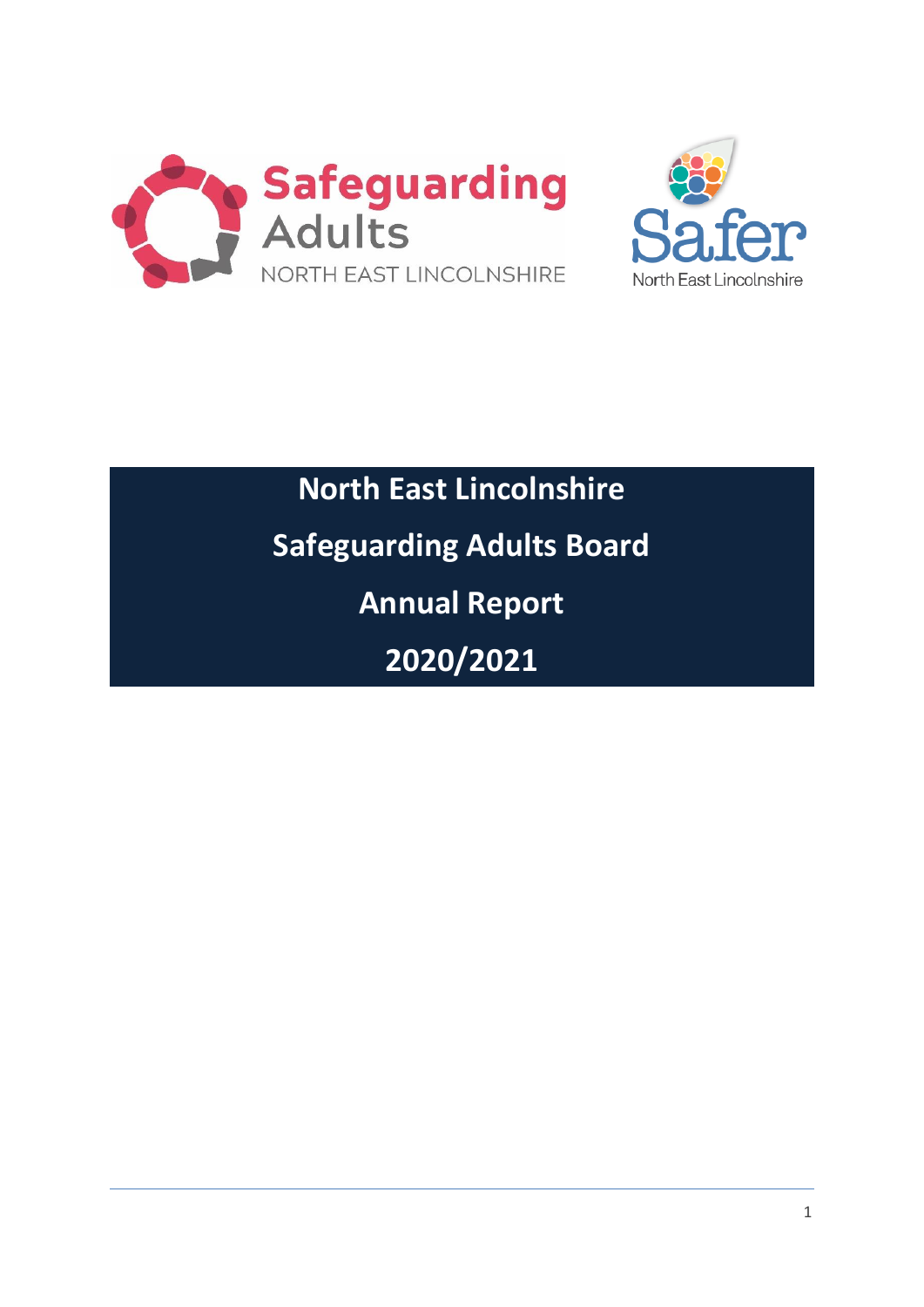| Foreword                                                                                                                           | 3         |
|------------------------------------------------------------------------------------------------------------------------------------|-----------|
| 1. Background and local context                                                                                                    | 4         |
| 1.1 North East Lincolnshire Safeguarding Adults Board (NELSAB)                                                                     | 4         |
| 2. Structure and governance                                                                                                        | 5         |
| 2.1 NELSAB structure, framework and membership                                                                                     | 5         |
| 2.2 Chairing arrangements and interface with Safeguarding Children<br>Partnership (SCP) and NEL Community Safety Partnership (CSP) | 5         |
| 3. Priorities 2020/21 and resulting action                                                                                         | $6 - 7$   |
| 4. SAB members' contribution to safeguarding                                                                                       |           |
| 4.1 Director of adult services (DASS)                                                                                              | 8         |
| 4.2 NEL Clinical Commissioning Group (CCG)                                                                                         | $8 - 9$   |
| 4.3 Humberside Police                                                                                                              | $10 - 11$ |
| 4.4 Adult mental health services (NAViGO)                                                                                          | $11 - 12$ |
| 4.5 Care Quality Commission (CQC)                                                                                                  | 12        |
| 4.6 Health (NLaG)                                                                                                                  | $12 - 13$ |
| 4.7 Healthwatch                                                                                                                    | 13-14     |
| 4.8 Independent social work practice (focus)                                                                                       | 14-17     |
| 4.9 National Probation Service (NPS)                                                                                               | $17 - 18$ |
| 5. Work group activity                                                                                                             |           |
| 5.1 Domestic Abuse                                                                                                                 | 19-20     |
| 5.2 Exploitation Sub-Group                                                                                                         | 21        |
| 5.3 Neglect Sub-Group                                                                                                              | $21 - 23$ |
| 5.4 SAR, SILP and good practice group                                                                                              | $23 - 24$ |
| 5.5 Provider Forum                                                                                                                 | 24        |
| 5.6 Mental Capacity Act / Deprivation of Liberty Safeguards (MCA/DoLS) group                                                       | $24 - 27$ |
| 5.7 Prevent/Channel                                                                                                                | 27-29     |
| 5.8 Modern Slavery                                                                                                                 | 29-30     |
| 6. The year ahead                                                                                                                  | 31-32     |
| 7. Appendices                                                                                                                      |           |
| Appendix A - NELSAB structure and membership                                                                                       | 33        |
| Appendix B - Performance data                                                                                                      | 34        |
| 8. Glossary of abbreviations                                                                                                       | 35        |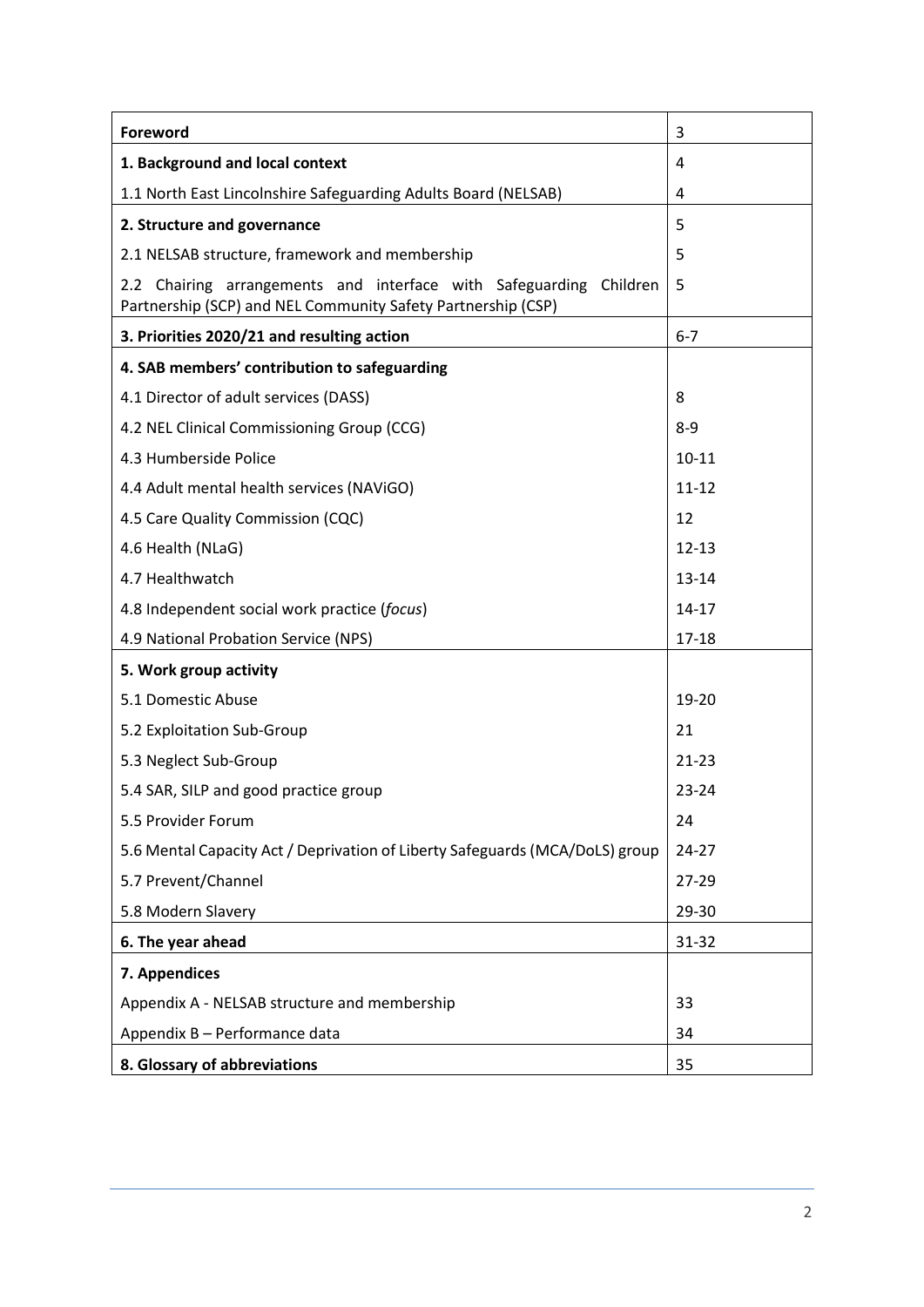#### **Foreword**

This report for 2020/21 sets out the activities and work undertaken by North East Lincolnshire safeguarding adults board (NELSAB) and its members to deliver on the aims and objectives of our strategic plan. The overarching objective of our plan is to make North East Lincolnshire (NEL) a safer place for all people, but specifically for those adults within our community who are at risk of experiencing abuse and/or neglect.

The production of an annual report is a statutory requirement of the Care Act 2014, the primary piece of legislation under which the board operates. Safeguarding is everyone's business and the NELSAB is responsible for ensuring this premise is at the heart of everything we do.

Adults at risk of abuse and neglect are found in all areas, in all walks of life and within all social classes. They may be at risk for several reasons such as disability, age, or lacking mental capacity to make decisions. They may be at risk due to being susceptible to radicalisation, subject to domestic abuse or because of substance misuse.

The NELSAB exists to ensure services, whether regulated, commissioned, or voluntary, are safe.

The NELSAB's closer working with the safeguarding children partnership (SCP) and the community safety partnership (CSP) is a step towards a joint vision for a "safer NEL".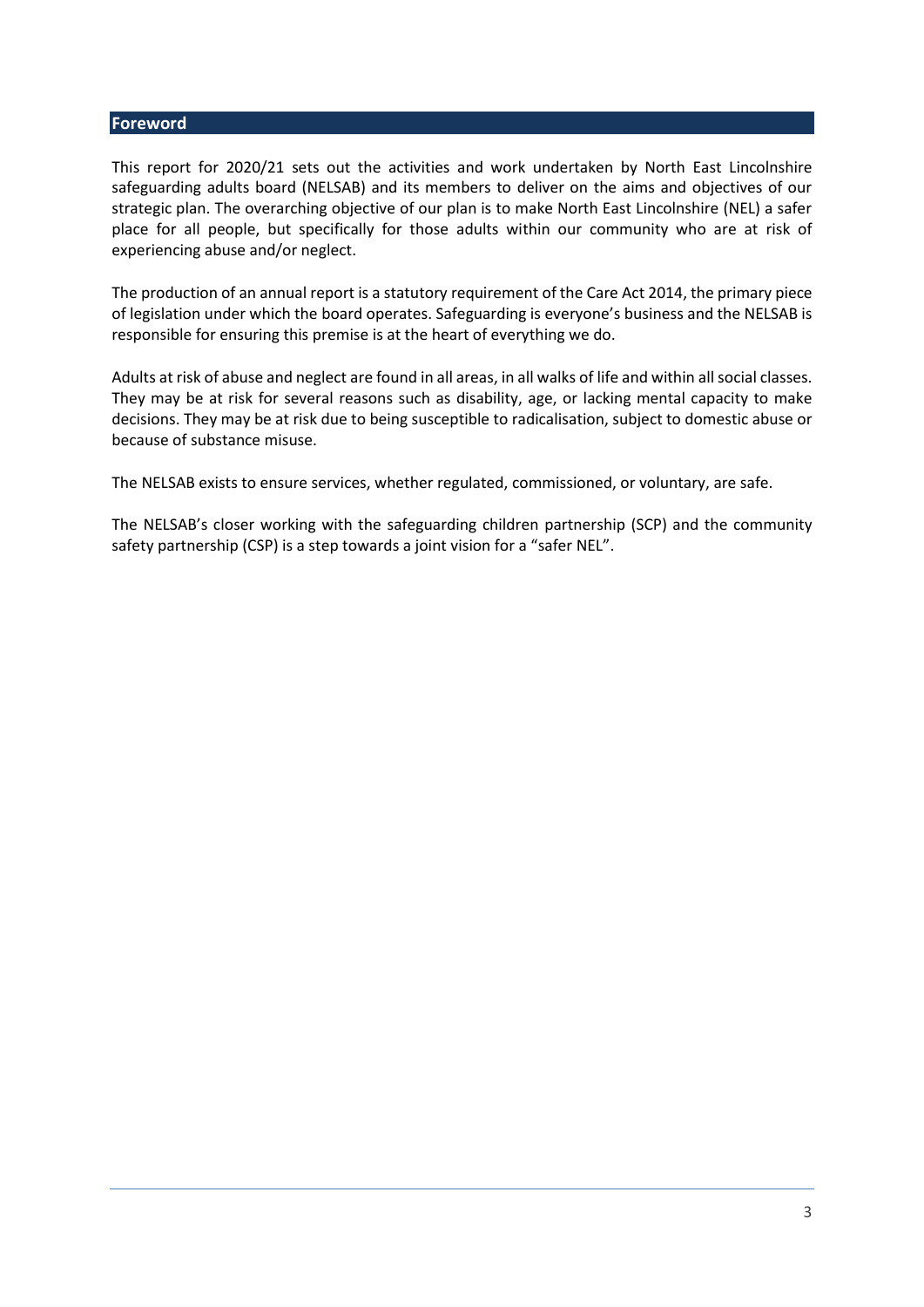# **1. Background and local context**

North East Lincolnshire (NEL) is situated on the south bank of the Humber estuary with higher than average levels of deprivation. NEL has a stable population of around 160,000, of whom more than 126,000 are adults over 18 years of age. The proportion of those over the age of 65 is increasing.

Mid-2012 based population projections show an estimated population growth of 2.4% in NEL by 2037. Within the increase the percentage of people who are of pensionable age is projected to rise from 18.5% in 2012 to 26.8%. The number of people aged 90+ is predicted to rise from 1400 in 2012 to 4400 in 2037. *[Source: Office for National Statistics, 2015. Population projections 2012 to 2037]*

NEL is a unitary authority area spanning an area of 192 square kilometres across a range of communities within Grimsby, Cleethorpes, Immingham and 22 surrounding villages. The town centres of the more densely populated areas of Grimsby and Cleethorpes are only three miles apart with Immingham approximately eight miles from Grimsby.

NEL's neighbours are the authority of North Lincolnshire and Lincolnshire's districts of East Lindsey and West Lindsey.

## **1.1 North East Lincolnshire Safeguarding Adults Board (NELSAB)**

The NEL safeguarding adult board (referred to as the SAB) is a statutory requirement for all local authorities under Sections 42-46 of the Care Act 2014 with the director of adult social services (DASS) taking the lead role and overall responsibility for adult safeguarding.

*The main objective of the SAB is to assure itself that local safeguarding arrangements and partners act to help protect adults in its area who:*

- *have needs for care and support (whether or not NEL is meeting any of those needs)*
- *are experiencing, or at risk of, abuse or neglect*
- *and as a result of those care and support needs, are unable to protect themselves from either the risk of, or the experience of abuse or neglect (Sec 14.2 statutory guidance)*

People that fall into this category are referred to as 'adults at risk'.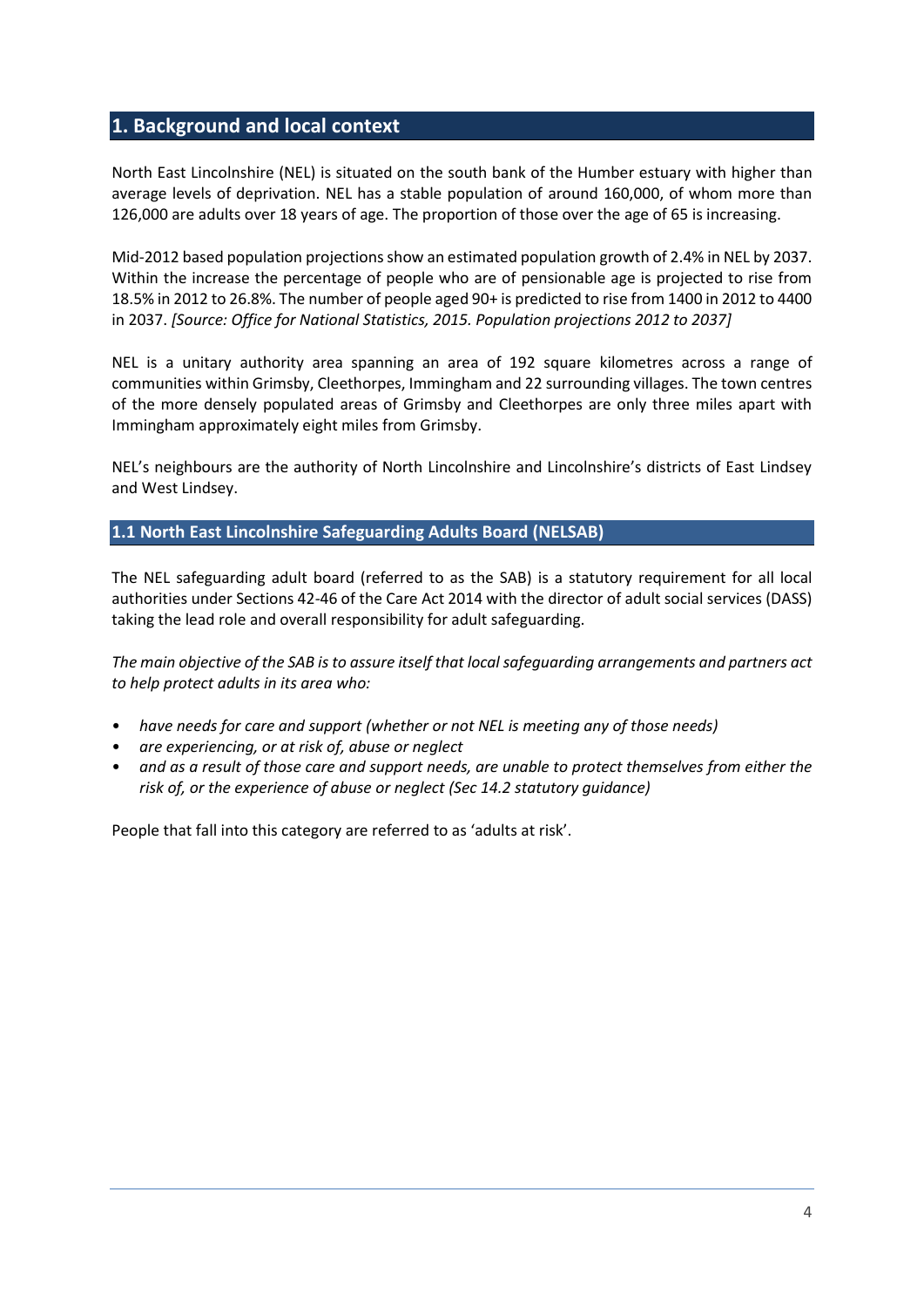# **2. Structure and governance**

As a minimum, the SAB membership must comprise three main statutory partners, these being North East Lincolnshire Council (NELC), Humberside Police and North East Lincolnshire Clinical Commissioning Group (NELCCG). In NEL we have established a broader multi-agency membership to ensure representation and provision from all sectors and areas across the NEL community to enable adults' needs to be fully recognised and met.

# **2.1 NELSAB structure, framework and membership**

The director of adult social services is responsible for ensuring that all organisations providing or commissioned to provide adult services, do so to a standard that is safe and commensurate with the 2014 Care Act requirements. In line with our vision, we seek to empower and protect adults with care and support needs, and support structures to promote the highest standards possible, so that all people in NEL feel safe and are safe, wherever possible, living lives free from the risk or experience of abuse or neglect.

For the SAB to have the necessary means for effective decision-making and commitment of resources, its members have sufficient delegated authority to act on behalf of their own agencies. The SAB comprises senior officers, nominated by member agencies, operating under terms of reference that reflect the vision and guiding principles of the Care Act 2014, which are:

- Empowerment: supporting people to make their own decisions and give informed consent
- Prevention: acting before harm occurs
- Proportionality: the least intrusive responses appropriate to the risks
- Protection: support and representation for those in greatest need
- Partnership: local solutions through services working with communities
- Accountability: accountability and transparency in delivering safeguarding

*See appendix A for SAB structure and membership*

**2.2 Chairing arrangements and interface with safeguarding children partnership and NEL community safety partnership** 

The SAB is currently chaired by the director of quality and nursing and executive lead for safeguarding of the NELCCG. This post is also one of the three executive members of the safeguarding children partnership (SCP) ensuring synergies between the partnerships.

Through joint ventures, the SAB has increased its capacity to communicate safeguarding information to all people across NEL and move towards a culture of shared expertise across adults, children, and the whole community. Joint working with the community safety partnership (CSP) allows cross-cutting themes to be tackled more effectively such as modern-day slavery and "Prevent".

The assistant director manages all three partnerships, allowing progress in the safer NEL ethos.

The SAB has maintained its pledge commitment to safeguarding this year, directly contributing to NELC's vision that *"all people in NEL feel safe and are safe"*.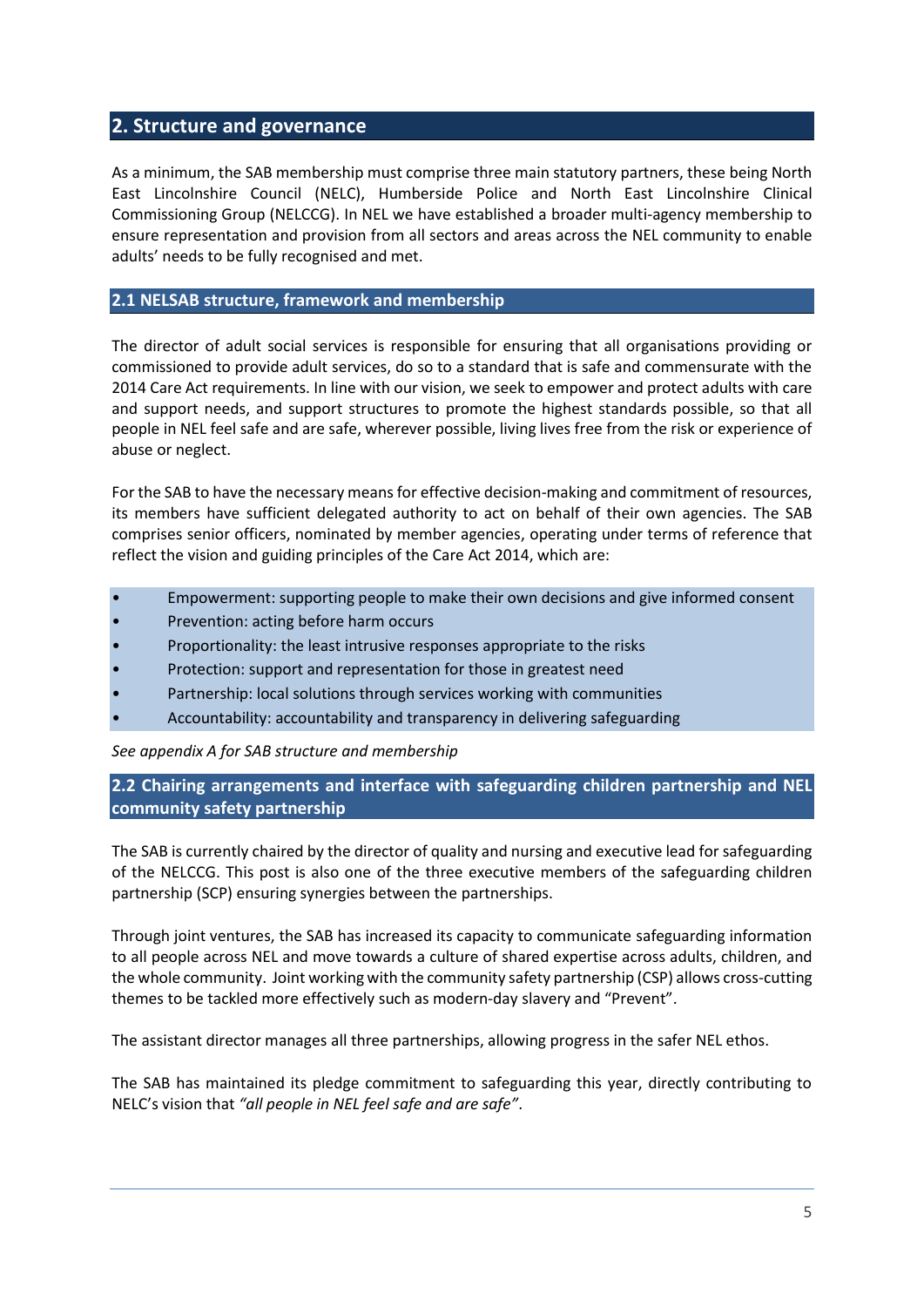# **3. Priorities 2020/21 and resulting action**

The three-year strategic plan was refreshed in 2019. The plan was developed in line with the six principles. The section below sets out the key principles of what we said we would do and what we have done so far:

**Empowerment** - people being supported and encouraged to make their own decisions with informed consent

The SAB maintains its website: <https://www.safernel.co.uk/safeguarding-adults-board/> which contains information about keeping safe, explain types of abuse and neglect, and provides contact information to be used by anyone with a safeguarding concern.

*The safer NEL website is now well established and used by both professionals and members of the public; it contains policies and procedures as well as reports from safeguarding reviews, which not only informs what all three partnerships are doing but signposts where to get help and assistance.* 

**Prevention** – it is better to take action before harm occurs

All SAB partners will be required to assure the board regularly on what they are doing to prevent abuse or neglect.

*The updated workforce development strategy is now firmly embedded. The offer of a revised 'Mental Capacity Act and Deprivation of Liberty Safeguards' training pathway has been made with the first refreshed courses being run shortly. The safeguarding champions network is now fully embedded and meets regularly to discuss cases and ensures that good practice and lessons learnt are disseminated throughout agencies. We continue to audit and dip sample cases when patterns or themes emerge.*

**Proportionality** – the least intrusive response appropriate to the risk

The SAB will ensure that the requirements of "making safeguarding personal" (MSP) are embedded in all safeguarding enquires. Any actions taken are informed by the express wishes and feelings of the person at the centre of the concern when possible.

Making safeguarding personal (MSP) is the government term for practising in a way that ensures that the adult at risk has the opportunity to express what they want to happen during safeguarding processes and measuring the success at achieving this. Where adults are unable to express their wishes, this requires the provision of a suitable advocate to speak on the adult's behalf.

*Over 2020/21 we have yet again increased our recording of MSP and have improved the numbers and outcomes of service user satisfaction. We have also improved our activity on assessment for adults who appear to lack capacity, and now in 2020/21, MSP is business as usual firmly embedded in practice.*

**Protection** – support and representation for those in greatest need

The SAB will require all partners to ensure that there is an up-to-date assessment of mental capacity where appropriate and any best interest decision on file. They will ensure that the person is supported when appropriate by an advocate or an independent mental capacity advocate (IMCA).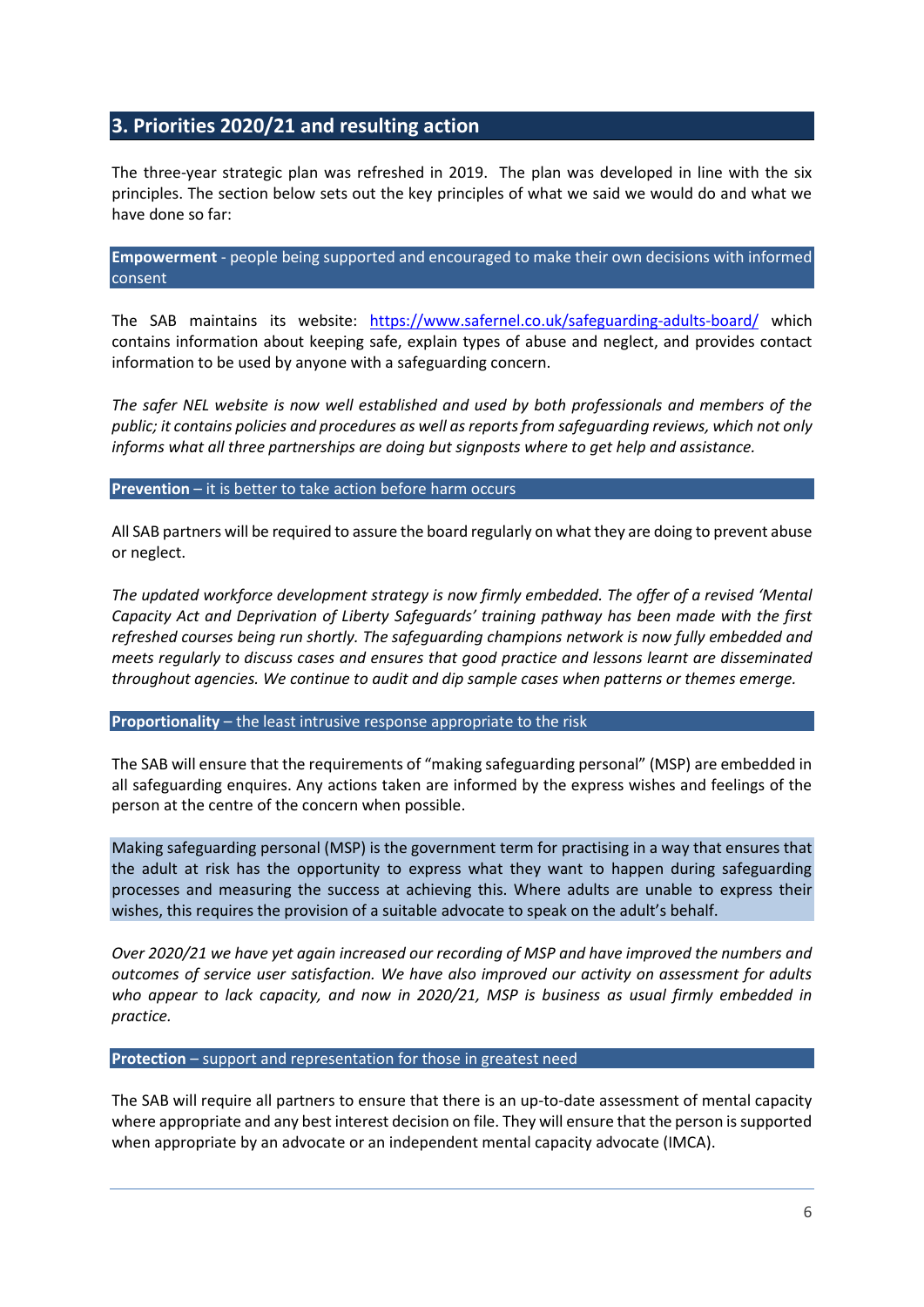*Management of the deprivation of liberty safeguards (DoLS) remains an issue both locally and nationally.* 

*North East Lincolnshire's MCA Group has worked tirelessly in its attempts to manage the risks for those individuals whose applications have not been authorised and to prepare for the forthcoming change in legislation.* 

#### **Partnership** – local solutions through services working together with our community

Each SAB partner will ensure their organisation upholds their collective responsibilities to safeguard adults in accordance with the requirements of the Care Act 2014.

*The SAB requires assurances from all partner agencies and providers that safeguarding remains a priority. The safeguarding adult referral, significant incident learning process and good practice group (SAR, SILP and GP group) continues to review individual cases where concern is raised, or it is believed we could benefit from learning. The group reports quarterly to the SAB on all open cases. The SAB considers any themes or trends in safeguarding that require scrutiny and direct in-depth auditsto allow a clear understanding to inform practice.* 

The SAB will work with the SCP, CSP and other local partners when possible to promote safeguarding for all our community.

*The SAB chair is one of the executive members of the newly formed SCP and all three partnerships work on common themes such as domestic abuse, modern day slavery, female genital mutilation and prevent. We share audit processes and learning from reviews.*

**Accountability** – accountability and transparency in delivering safeguarding

The SAB will agree and maintain local multi-agency safeguarding adults policies and procedures for all partners to use.

*Work continues nationally to agree benchmarking within adults. Locally we have had our dataset reviewed by the association of directors of adult social service (adass), which published our performance reporting as an example of good practice. Known as the 'performance wheel' and developed by Focus, it allows the SAB to maintain oversight of the safeguarding referrals, enquiries made, types of abuse and the outcomes for those subject to enquiries.* 

*The current multi-agency policy and procedures are shared via our website, and the designated adult safeguarding manager (DASM) role and person in position of trust (PiPoT) protocol is firmly embedded in practice. The high risk panel and operational risk management meeting protocols produced by the SAB are now also firmly embedded and utilised by all agencies.* 

The SAB will produce an annual report explaining what it has done and how its partners have helped to keep people safe in North East Lincolnshire.

*A statutory requirement, this report highlights what the SAB has achieved and what it seeks to achieve in the current and next financial years.*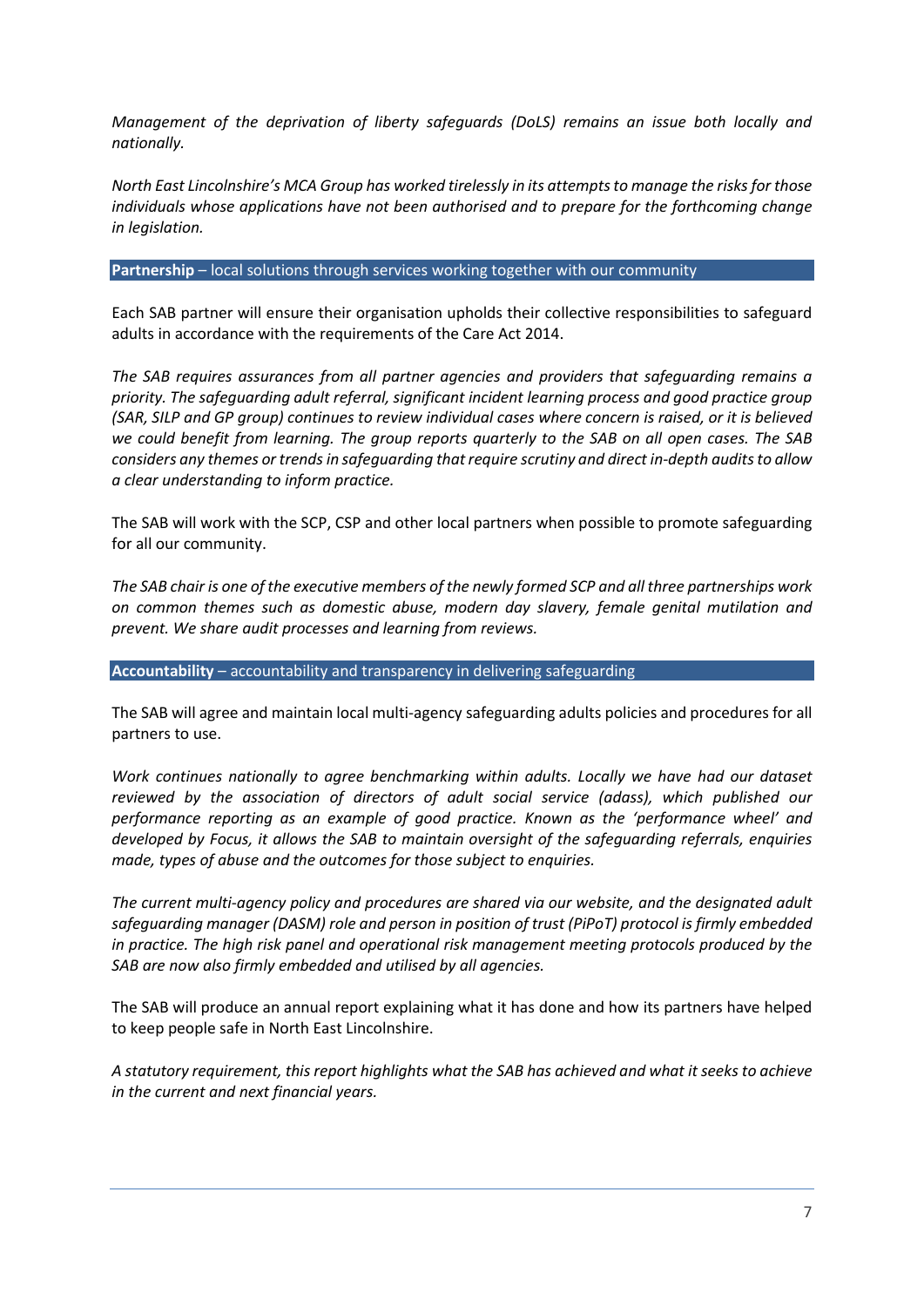# **4. SAB members' contribution to safeguarding**

#### **4.1 Director of adult social services**

The SAB has progressed with the implementation of its new structure with a thematic approach. All service providers and especially social care have been focused on the management of issues presented by the COVID pandemic and I am particularly grateful for the way in which our providers and partners have worked together to prevent and reduce the spread of infection. Due to social distancing measures, some services and support were provided remotely and the subject of vulnerability and social isolation has been very much at the forefont of the work that was carried out in the early part of the pandemic. Community groups and volunteers in particular mobilized to ensure that clinically extremely vulnerable people were able to be supported whilst they were advised to shield. The plight of our street homeless people within NEL was also brought sharply into focus when the national government mandated that accommodation be made available to them to prevent community transmission. The pandemic not only provided use with some significant challenges but demonstrated what we can achieve by working together and in partnership to protect and support the most vulnerable people in NEL. I am pleased to see that agencies are using the "high risk panel" approach to deliver targeted support where complex individuals may be exposed to potential harms. Going forward we need to ensure that we continue to build on this work, and take a more proactive approach to identifying and working together to improve the lives of the more vulnerable members of our community.

We had intended to initiated a further joint conference with children's services on the topic of "transitional safeguarding" but this has not been possible during the pandemic. However, colleagues from North East Lincolnshire were able to participate in a regional conference joinly commissioned by directors of adults and childrens' services on the wider topic of "preparing for adulthood". This has enabled us to strengthen our joint work with children's services, including greater co-ordination between practitioners in individual cases and a collective focus on developing commissioning plans to create services and support for younger adults so that they can remain safely supported in area. This should ensure that younger adults can maintain their social networks and remain more connected to professionals in NEL tasked with their supervision and support.

We are continuing to prepared for the Liberty Protection Safeguards (LPS) regime which is set to replace the existing DOLs and DOL processes. These are significant changes which are necessary to ensure that indivuals' rights are balanced against proportionate safeguards when they lack capacity under the Mental Capacity Act.

#### **4.2 NEL Clinical Commissioning Group (CCG)**

NHS North East Lincolnshire Clinical Commissioning Group (CCG) is committed to working with partner agencies to ensure the safety, health and well-being of the local people in North East Lincolnshire. Protecting adults at risk is a key part of the CCG's approach to commissioning and, together with a focus on quality and the experience of service users, is integral to our commissioning arrangements. The CCG approach to adult safeguarding is underpinned by quality and contracting systems and processes that aim to reduce the risk of harm, respond quickly and ensure that lessons are learnt and shared. This includes the training and development of our own staff as-well as working strategically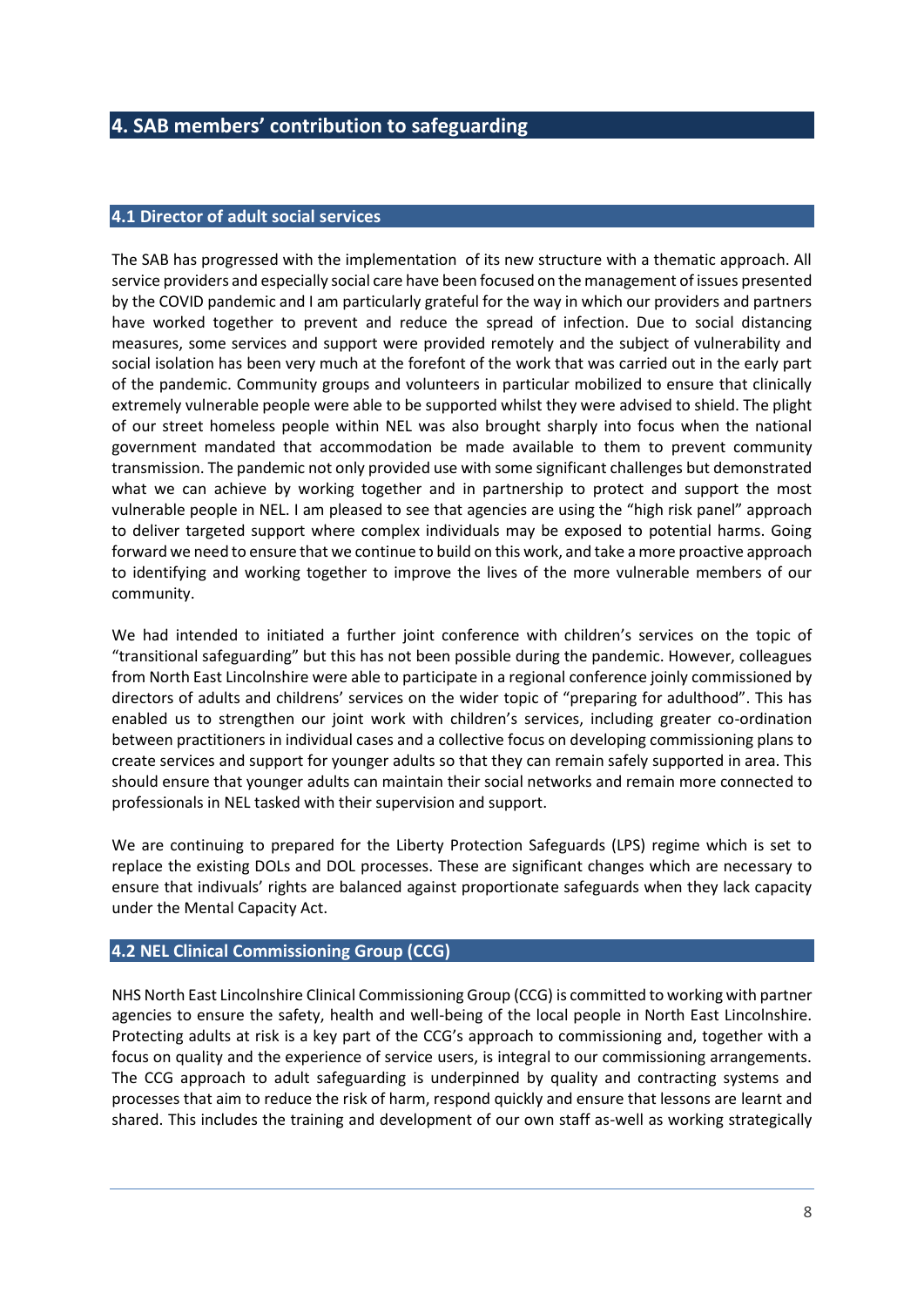within a multi-agency framework to create measures that reduce the risk of neglect and abuse and support health services to respond where abuse has occurred or is suspected of occurring.

The CCG has a duty to take additional measures in establishing effective structures for safeguarding across health organisations. This includes robust governance and commissioning arrangements, and leadership across the local health economy.

NHS North East Lincolnshire CCG's chief officer has the overall accountability for safeguarding adults, with the responsibility for ensuring the contribution of health services to safeguarding and promoting the safety of adults at risk.

The director of quality and nursing, reporting to the CCG chief officer, is the executive lead for safeguarding adults on behalf of North East Lincolnshire CCG. As chair of the SAB and a member of the CCG governing body, they take the responsibility for ensuring that safeguarding is embedded across the health community and is operationally delivered through local commissioning arrangements. The CCG is committed as an active member of the SAB, ensuring regular representation and contributions at all meetings.

The designated nurse for safeguarding reports to the director of quality & nursing and attends the SAB to provide commissioning or senior nursing leadership. This strategic role provides support and leadership across the whole health economy, ensuring that any lessons learnt are disseminated, and chairs a number of groups to support this strategic role delivery.

The designated nurse, MCA strategic lead and executive lead for safeguarding have all undertaken Level 4 training in safeguarding adults, provided by NHS England. The designated nurse has also undertaken safeguarding supervision training and executive safeguarding leadership courses, both commissioned by NHS England. CCG staff have all had appropriate levels of safeguarding training, dependent upon their roles, and the CCG safeguarding team have delivered this.

The designated nurse regularly collaborates with Focus safeguarding adults team, providing advice and support with any health-related issues presenting within safeguarding cases. The CCG actively monitors the quality of nursing and residential homes and settings, including domiciliary care, to ensure any issues are addressed and remedied at the earliest possible point. This is often undertaken in collaboration with CQC and other partner agencies.

The CCG has a system of robust reporting mechanisms from providers to ensure adequate scrutiny of their safeguarding arrangements. The CCG safeguarding policy includes a number of standards which provider organisations are expected to meet and are included in contracts for providers of commissioned NHS health services. The information that providers return to us is scrutinised and providers are challenged through contract compliance arrangements or might receive a support visit to observe the quality of arrangements and provide support, if required.

In addition, the CCG provides safeguarding and quality oversight of provider units that are commissioned by NHS England specialist commissioning teams, but that are within the NE Lincolnshire area. This includes receiving activity and performance data and undertaking site visits to review the quality of safeguarding arrangements and the quality of care.

NEL CCG provides the link with primary care services and the designated nurses works closely with the named GP for safeguarding adults to support primary care staff and promote practice improvement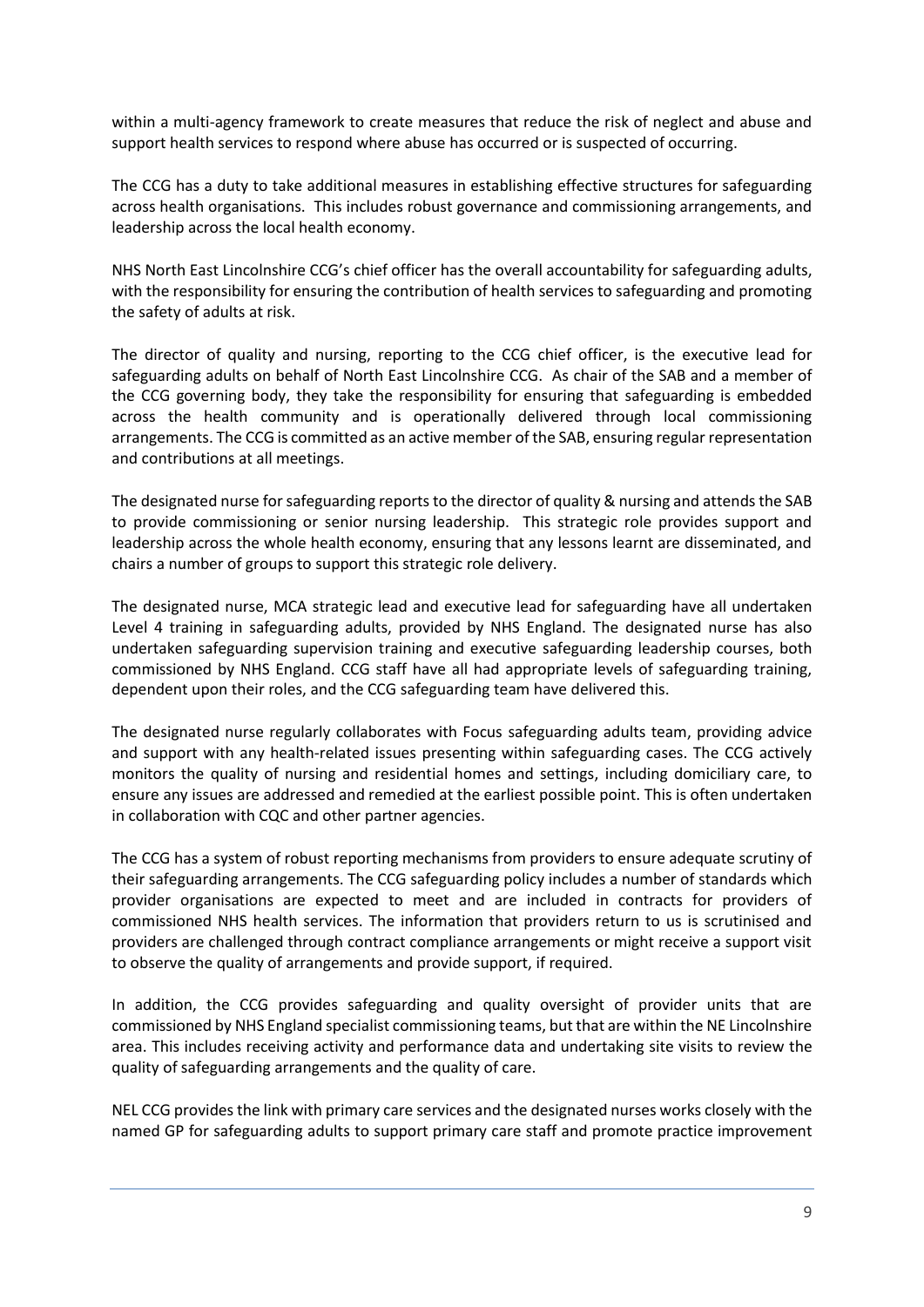in their contribution to safeguarding adults. The designated nurse and named GP for safeguarding adults hold a safeguarding lead GP forum to further support practice and offer a two-way information sharing opportunity.

The CCG designated nurse chairs and co-ordinates a health forum which brings together senior safeguarding leads from all health organisations in NEL, and provides a vehicle through which safeguarding strategy and operational delivery can be supported, challenged and developed. It brings together senior leaders with an opportunity for key communication and peer networking and support.

The CCG continues to deliver the learning disability mortality review (LeDeR) process, ensuring reviews are undertaken, quality assuring completed reviews and collating the learning across Northern Lincolnshire, and then disseminating learning into various local work-streams to further enhance standards and improve service delivery.

Both the designated nurse and specialist professional for safeguarding are active participants and contributors to a number of safeguarding systems, including the 'Channel Panel' and MAPPA.

The past year has seen the NHS and care systems respond quickly and effectively to the many safeguarding challenges arising from the Covid-19 pandemic. Many health services had to move from face-to-face appointments with service users to a virtual way of working very quickly. The CCG safeguarding team supported these agencies to ensure the awareness of all safeguarding related aspects of service delivery were considered and acted upon.

The CCG has been a key partner in providing the strategic leadership to drive the domestic abuse agenda forward for North East Lincolnshire. The local strategy for domestic abuse has been revised during 2020-21 with dedicated funding to ensure all necessary resources are available for the locality.

Safeguarding adults is a high priority for the CCG and as nationally the changes to CCGs occur during 2021/22 as part of the NHS transformation, we will ensure that adult safeguarding remains a high priority.

# **4.3 Humberside Police**

For the last 12 months the Detective Chief Inspector for the PVP (Protecting Vulnerable People) Unit, has responsibilities for partnerships, vulnerability, prevention, child safeguarding and adult safeguarding for all four local authority areas within the Humberside police region.

In the last year, the vulnerability hub for Humberside Police has been developed to:

- Effectively identify risk, harm and vulnerability to protect our most vulnerable.
- Share the relevant information to identify 'Right Care Right Person'.
- Formulate effective risk-based decisions to signpost to the relevant partners and interventions.
- Develop a long-term approach to reduce future demand, risk and vulnerability which in turn reduces cost.
- Form a partnership link between vulnerability and locality based problem solving.

This will then deliver a uniformed approach across the force as a central hub with health, children's social care, adult safeguarding and other key agencies to manage vulnerability, effectively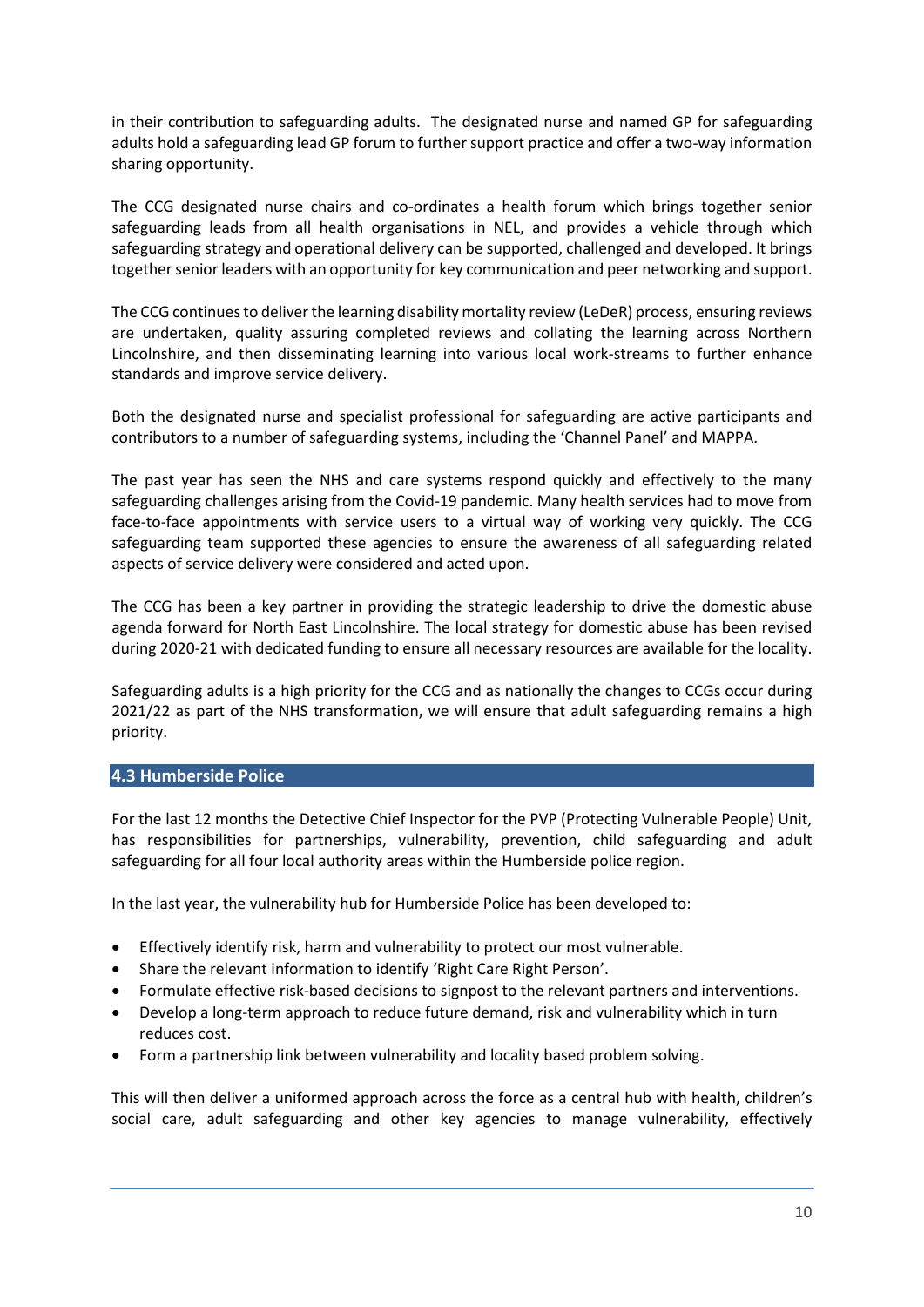incorporating vulnerable children, vulnerable adults, domestic abuse, contextualised safeguarding, early help and locality based problem solving to reduce future demand.

Part of the vulnerability hub is the 'PiTStop' (Partnership Integrated Triage). This is a daily meeting for vulnerable children, domestic abuse and vulnerable adults to be discussed to identify the level of need with a multi-agency holistic assessment where the concerns raised do not meet the requirement for the front door for either children or adults. Once the relevant needs for the adult have been identified this will be shared with the relevant agency with the intention of promoting the person's wellbeing and supporting a preventative agenda, to reduce the escalation of future need, risk and demand.

Part of this process will be to map all vulnerability identified by use of the vulnerability tracker.

The vulnerability tracker has been designed to map all vulnerability that comes through Humberside Police from open cases, PiTStop, strategy discussions (Front Door) and multi agency child exploitation (MACE).

The reasons for this are to help identify and understand our vulnerabilities more effectively in relation to both risk in the home and risk outside the home. Breaking this down in to where they live, age, gender, ethnicity, school, areas they frequent, adults of concern, peers of concern, ACES, schools etc.

The aim of the vulnerability tracker is to assist in early identification of risk and vulnerability within our communities so that targeted early intervention work can be completed by NPT, partners and/or as part of a multi-agency approach to reduce the escalation of need or risk and reduce future demand.

In relation to the PVP Unit, the department deals with adult safeguarding criminal investigations in which the offender is in a position of trust. The majority of adult safeguarding investigations are managed by the community command so the detail in relation to this cannot be provided.

Moving forward with the above proposal will provide:

- Improved information sharing with supporting and corroborating details with a holistic view.
- Reduce unnecessary referrals to the Front Door for adult safeguarding.
- Improve the quality of S.42 strategy discussions and joint working.
- Improve diversion and signposting to the most relevant supporting agency for the individual's needs.
- Map all vulnerability within the community to utilise analysis to target resources as part of a place based approach as a multi-agency response.

# **4.4 Adult mental health services (NAViGO)**

There is a newly staffed safeguarding team for adults and children. There is a named professional as a strategic lead and a safeguarding lead who is operational. The team is managed overall by the assistant director of adult acute mental health services, reporting to the director of operations. A safeguarding committee meets quarterly and reports directly to the CIC board, and is chaired by the chair of NAViGO. The safeguarding champions group meets monthly. There has been consistent presence at SAB sub-groups and other meetings such as MARAC, Mace, OVM, Prevent, MAPPA and modern slavery. We have a modern slavery champion. This year Navigo has embedded the high risk panel and operational risk management meeting protocols by completing an internal referral and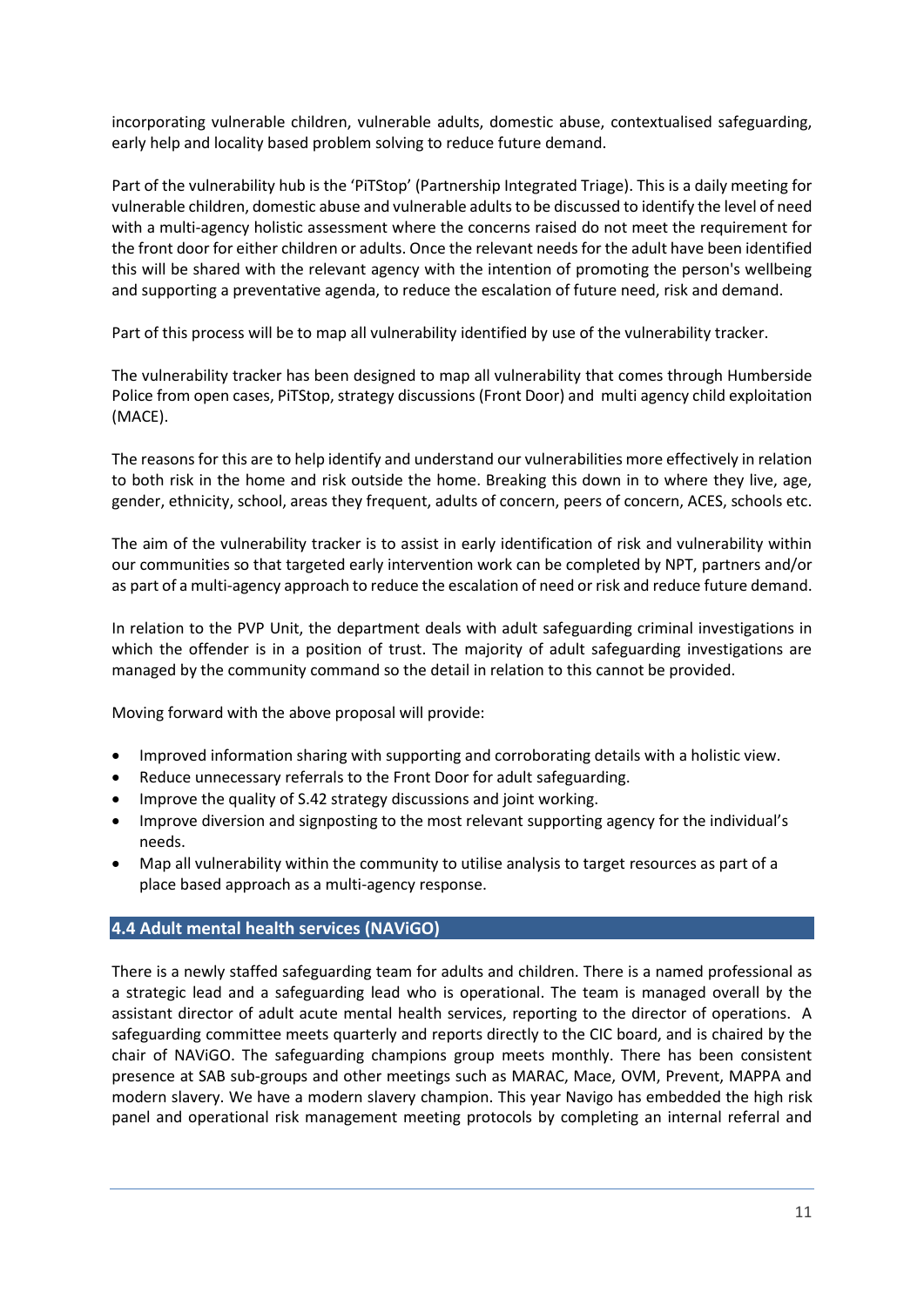oversight process. We have also purchased and provided domestic abuse training at two levels which is mandatory for all staff.

We have set up monthly lunchtime training webinars with guest speakers from our partners across health and social care, these are recorded for easy access to staff who are not available due to shift work for example. We now have a weekly drop-in for practitioners across NAViGO to attend for support and any queries they may have. We have developed a monthly newsletter which incorporates local and national safeguarding updates and to share any learning that has been sent from any of our partners across health and social care. We have secured a weekly representative from the Blue Door to attend one of our inpatient facilities where any patients can be directed to have a conversation if there are issues or concerns of domestic abuse. We have also agreed that any person who is not necessarily an inpatient but is supported by NAViGO can make an appointment to be safe whilst seeing the Blue Door representative.

We have more robust systems in place to monitor and record safeguarding referrals which come into NAViGO and the ones that are referred into *focus*; although this has only commenced recently we are working with *focus* to ensure this is consistent two-way communication for good reliable data collection. We have been able to share learning that has come from DHR's because we attend and submit our information and support any NAViGO practitioners in the process.

Our mission is to further embed that safeguarding is everyone's business and will be able to further evidence this in the coming year. In November 2021, we are hosting NAViGO's first safeguarding conference as part of safeguarding week, where we will have some exceptional, eminent and passionate speakers. We are hoping our partners across health and social care will attend to further our commitment to partnership working and promoting the NAViGO safeguarding team as developing into an exemplar and passionate service.

# **4.5 Care Quality Commission (CQC)**

Each year the Care Quality Commission (CQC) publishes a report looking at what has been achieved in the previous year and what areas they need to concentrate on in the next year.

#### [Annual report 2019 to 2020 | Care Quality Commission \(cqc.org.uk\)](https://www.cqc.org.uk/publications/major-report/annual-report-2019-2020)

#### **4.6 Health (NLaG)**

Northern Lincolnshire and Goole NHS Foundation Trust (NLaG) provides hospital and community services to the North East Lincolnshire area. The safeguarding team is based at both Scunthorpe General Hospital and Diana Princess of Wales (Grimsby), also covering Goole and District Hospital, and is committed to ensuring that safeguarding its patients, staff and the wider community is given the highest priority in all that the trust does. Safeguarding work across the trust is underpinned by NLaG's values by demonstrating our behaviours: kindness, courage and respect.

Our chief nurse is the executive lead for safeguarding children and adults; the head of safeguarding, leading and directing the safeguarding agenda across the trust. The trust has in place statutory roles within safeguarding that are responsible to ensure that systems and processes are in place with identified leads for children, adults and the MCA and DoLS.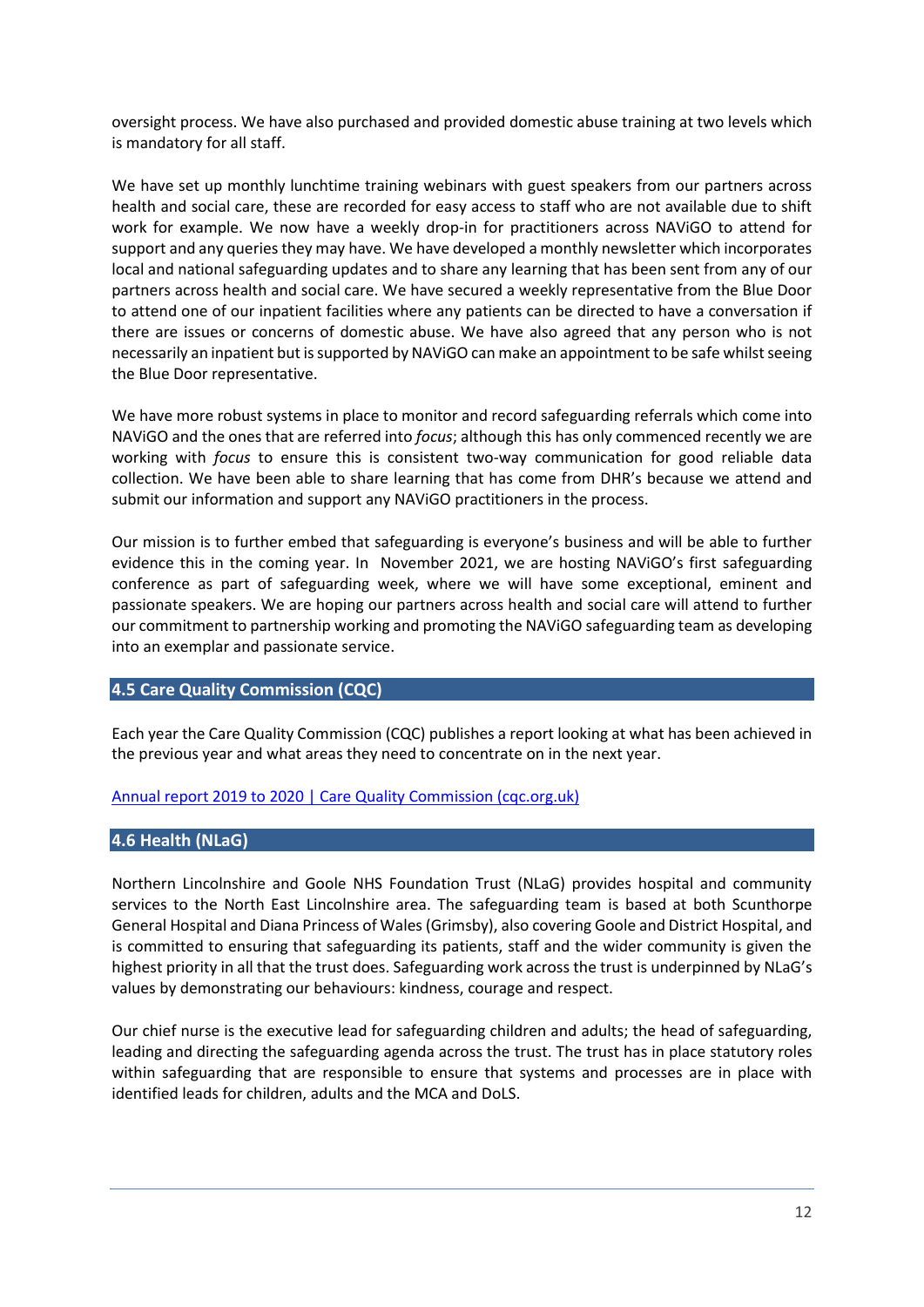Our team consists of named nurses for adults, children, MCA and DoLS and midwifery. This year the trust has employed a new head of safeguarding to lead the safeguarding and vulnerabilities team. We have seen a number of new staff recruited; a specialist nurse for MCA DoLS and an adult safeguarding named nurse and specialist nurse. Our vulnerability nurses, who include two dementia clinical nurse specialists and two learning disability clinical nurse specialists (the trust has also recently recruited a new matron for vulnerabilities who works closely with the safeguarding nurses), are paramount in ensuring that our patients with dementia and a learning disability receive the care and support required whilst accessing our services.

We are committed to multi-agency working with other partner organisations and groups to ensure we fulfil our multi-agency responsibilities. We attend the safeguarding adults board and sub-group meetings. All our policies and procedures are accessible to all staff on our internal hub pages, our safeguarding policies link to all local multi-agency policies and procedures within our local areas of North and North East Lincolnshire and the East Riding, and we provide regular safeguarding updates to our staff internally.

The safeguarding team delivers in-house bespoke safeguarding adults, children and MCA DoLS training as indicated in the intercollegiate documents for safeguarding adults and children. We have maintained high levels of compliance throughout the Covid-19 pandemic this year. We have utilised virtual technology to deliver safeguarding training over Microsoft Teams and continued to attend internal and external meetings though this forum. All levels of training cover modern day slavery, financial abuse and making safeguarding personal.

Our safeguarding children's and adults forums have been held bi-monthly throughout the year. These forums provide an arena to discuss and share our safeguarding work in the trust. These forums report to our vulnerabilities oversight board chaired by our chief nurse NLaG, which reports directly to our trust board.

In line with our Care Act (2014) requirements, we have developed a new safeguarding dashboard that will enable us to analyse our data robustly and new databases for recording and reporting information in relation to adults at risk and MCA and DoLS.

As part of our commissioning arrangements and assurance to our CCG partners, we are actively involved in other safeguarding agendas such as the Prevent agenda and domestic abuse. We are an active participant in MARAC and MAPPA and domestic abuse continues to be a key priority for the trust, is covered in all levels of training and is included in supervision sessions with staff.

# **4.8 Healthwatch**

Healthwatch North East Lincolnshire (HWNEL) is the independent champion for those using Health & Social Care Services; ensuring that their views and experiences are heard by those who plan and deliver health and social care services, giving people a real say over how their local health and social care services are run. Healthwatch not only has the ability to influence how services are set up, commissioned and delivered, but it is also able to provide advice and information on health and social care services as well as signpost those wishing to make a complaint about their local NHS services. Under its statutory remit, Healthwatch enables people to monitor the standard of provision of local care services, and has a number of powers to enable it to fulfil this activity, including the ability to enter and view premises where care is delivered. HWNEL has a seat on the Safeguarding Adult Board. Our purpose on the SAB is to bring an objective perspective as an independent body from that of NELC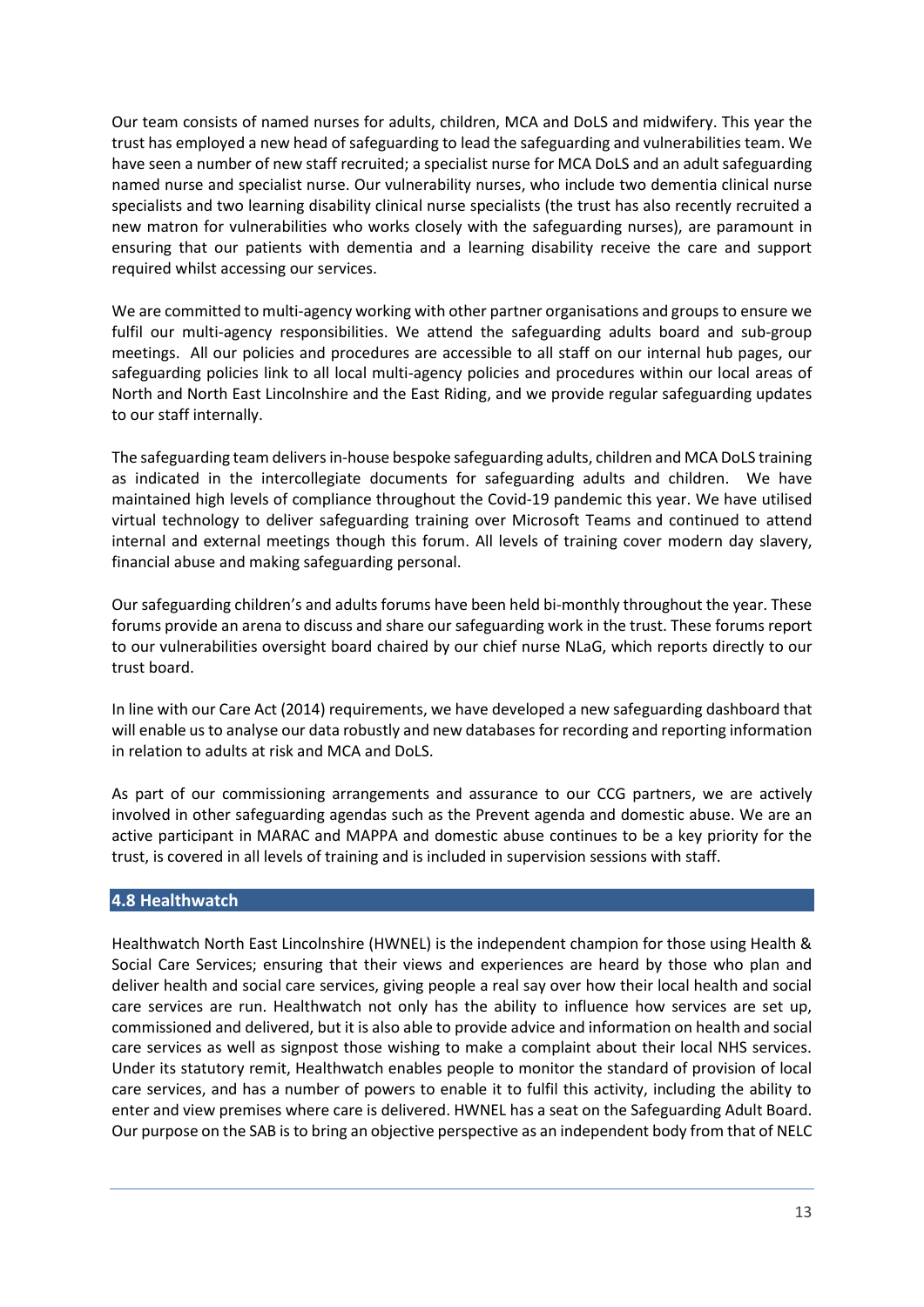or NELCCG and to put across the views of the public, whether that be concerns or to highlight good practice.

During this difficult year safeguarding has remained a priority for HWNEL, especially for the isolated and vulnerable members of our community that have contacted us. All contact that HWNEL has made with members of the community were given the single point of access (SPA) contact number in case they needed to raise a concern or had any issues accessing adult social care, especially during lockdown.

During 2020/21 HWNEL has not had to raise any issues with regards to adult safeguarding.

## **4.8 Independent social work practice (***focus***)**

## **Safeguarding adults team (SAT)**

Throughout 2020/21 the focus has been working with all partners to aim to maintain its statutory responsibilities and functionality throughout the Covid-19 pandemic. *focus* have continued to have face-to-face contact with service users when this has been absolutely necessary, but in the interest of public safety, *focus* has adopted remote working practices whenever possible to minimise the transition of the virus between staff and service users in line with government recommendations.

Although we are not yet able to evaluate the full impact of the pandemic on the our service users, we believe that we have deployed our resources in the most effective way possible to maintain continuous delivery of our service to the best of our abilities through these difficult times.

#### **Safeguarding adults practitioner group**

The key role of the safeguarding adults practitioner group at *focus* (SAT) is to provide the statutory response to allegations of abuse as defined by Section 42 of the Care Act 2014, in line with Chapter 14 of the accompanying Care and Support Guidance, on behalf of North East Lincolnshire Council (NELC). To do this, the SAT provides a duty and triage role to receive and risk assess concerns, and then takes a lead role in making enquiries, or causes an enquiry to be made. The SAT has been established since 2010 and all the qualified professionals within the team also act as best interest assessors for the Mental Capacity Act/Deprivations of Liberty Safeguards (MCA/DoLS).

During 2020/2021, the SAT has been pleased to support student placements and ASYE's. Previously the team was not able to offer placements due to restrictions imposed by the universities, however since these 'rules' have changed, the team has been able to welcome and support a number of placements. Thus giving new and trainee social workers an insight into the work of the team and how they work with partner agencies to respond to allegations of abuse against 'vulnerable' adults.

This year, to improve efficiency within the team, the daily rota for duty triage has been replaced with a more fixed arrangement of three staff spending a longer time in triage (6+ months), and the remainder of the team receiving allocations for enquiries. This has worked well and the team plans to maintain these arrangements into 2021/22.

The other exciting development this year has been the release of the safeguarding node on SystmOne. Although there remain a number of development requests pending action from TPP (the system developers) to make the system truly fit for purpose, the ability to have a recording tool that is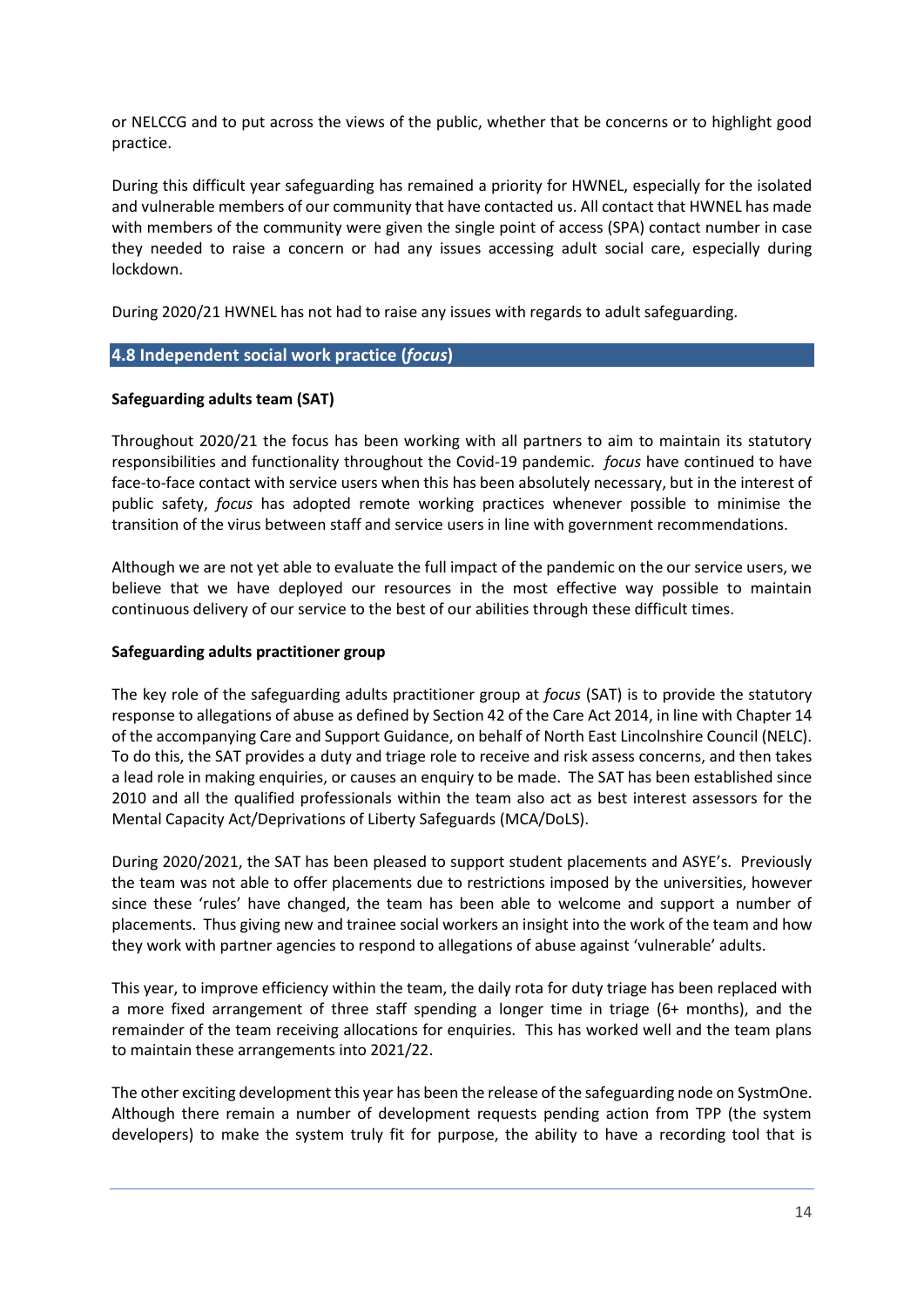designed specifically for safeguarding has been beneficial. The team is still unable to record concerns that relate to a whole service on the system but the recording for safeguarding concerns relating to individuals is now much easier for both recording and reporting.

With regard to safeguarding activity that relates to individuals, the team has received on average 205 new referrals per quarter, this is a decrease from last year, and is likely to have been as a result of the pandemic. Following triage by the team, just over half of the concerns received have required an enquiry to be completed. The remainder have been offered advice or have been signposted for other actions.

Throughout the year, 56 concerns were raised about whole services. In these cases, the SAT works closely with the CQC, and/or the CCG to agree the correct level of response to ensure that provider services in NEL are meeting their contractual requirements. As part of this, the team commenced 24 whole service joint enquiries with the CCG and/or the CQC. The key role of the team in this type of cases is to gather and co-ordinate information and consider the impact on individuals who may have been affected. The provider is then asked to provide assurance that risks have been minimised and any improvements requested as part of the enquiry have been satisfactorily completed.

For enquiries that involve carers of any kind (paid or unpaid) as the source of risk, the SAT is also required to liaise with the local Designated Safeguarding Adults Manager (DASM). This is to make sure that the employer of the carer fulfils their duties to reduce the risk of a recurrence. For minor issues, this might be by supporting the employee with additional training, or by clarifying policies and procedures. In more serious cases, especially where there may have been malicious intent or wilful neglect, the DASM will seek specific assurance from employers that they have followed disciplinary procedures and made a referral to the Disclosure and Barring Service (DBS) as necessary.

# **MCA/DoLS Business Team**

The MCA/DoLS team within focus provides the business support to the MCA/DoLS process throughout NEL. This year has been another busy year, with 1,104 new Deprivation of Liberty Safeguards (DoLS) applications being made throughout the year.

The NEL DoLS structure is supported by qualified Best Interest Assessors (BIAs) across key agencies including *focus*, Care Plus Group, Navigo and the CCG, and between them, these BIAs completed 522 assessments. There is a heavy reliance within the system for out-of-hours DoLS assessment activity, and this has been identified as a risk, in terms of resourcing and capacity. It is particularly important to note that at year end, there were 361 unallocated DoLS applications awaiting assessment. Many of these are low risk (247) but this is still a cause for concern as we plan for the replacement of the current DoLS structure with the Liberty Protection Safeguards (LPS) next year. Work is ongoing to prepare for the LPS, and some work is being completed to review and reprioritise the 'waiting list'.

The MCA/DoLS team also has the oversight of the number of court authorised deprivations of liberty in non-standard settings (i.e. not care homes or hospitals). Throughout 2020/21, the court authorised 7 applications; however, there remains 196 awaiting authorisation.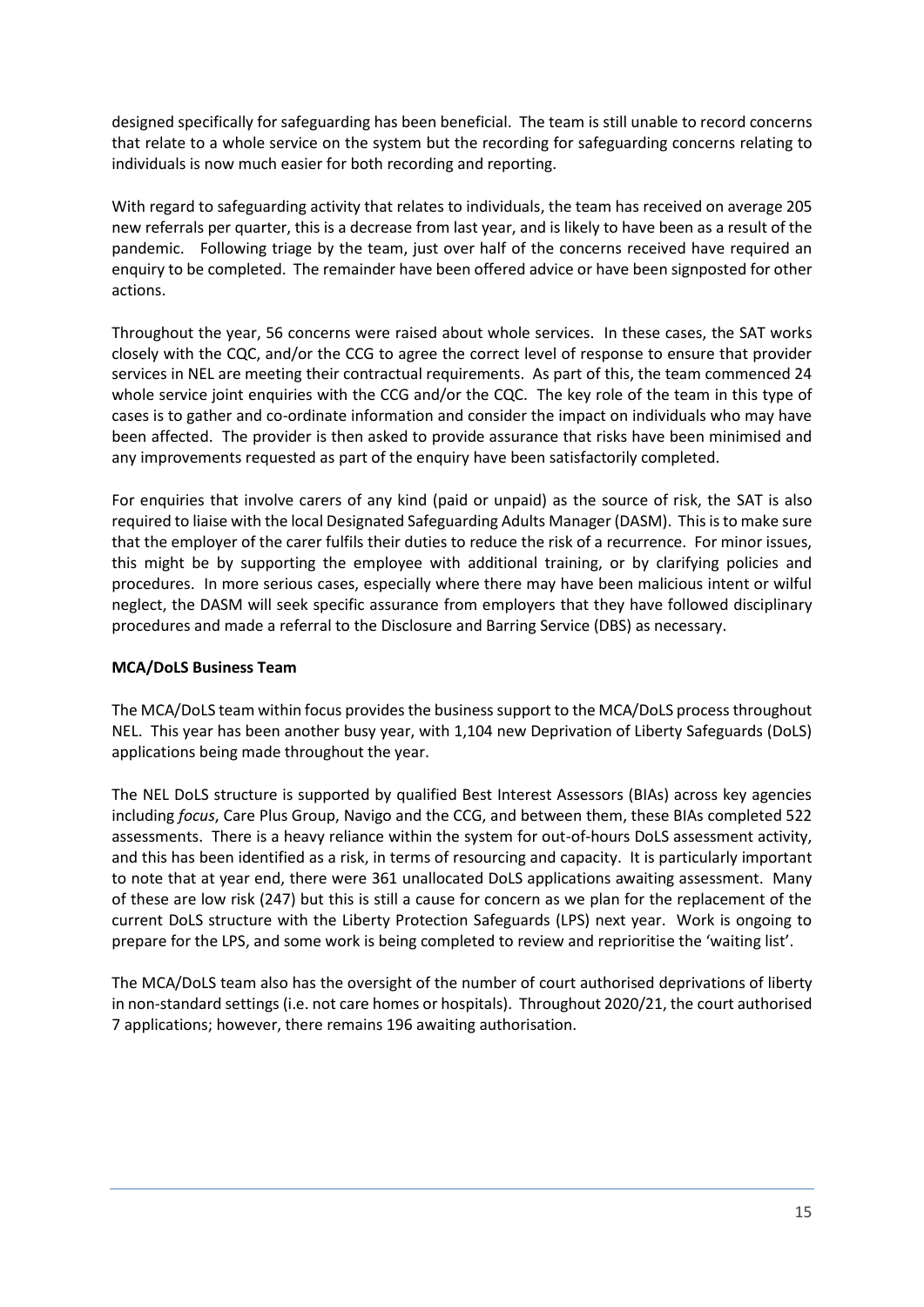## **Safeguarding and MCA Training**

The creation of a dedicated safeguarding and MCA training post in 2019/20 was so successful that an additional post within the team was created this year. This has helped increase the capacity of safeguarding and MCA training that can be delivered across the health and social care sector in NEL.

As in other areas within *focus*, the MCA and safeguarding adults trainers had to adapt and find innovative ways of continuing to deliver training during lockdown. To do this they created recorded and live webinar versions of both safeguarding and MCA training.

By 31<sup>st</sup> March 2021, a total of 1,798 had attended MCA level 1 since its introduction in September 2019 - that's a significant increase of 1,303 in the last year. There has also been a large rise in the number of attendees who have completed the full MCA training pathway in the past year, currently standing at 101, compared to just 16 in the previous year. The picture is just as encouraging with the Safeguarding Adults sessions, with a total of 275 attendees completing safeguarding foundation and 71 attending the Safeguarding Intermediate session over the past year.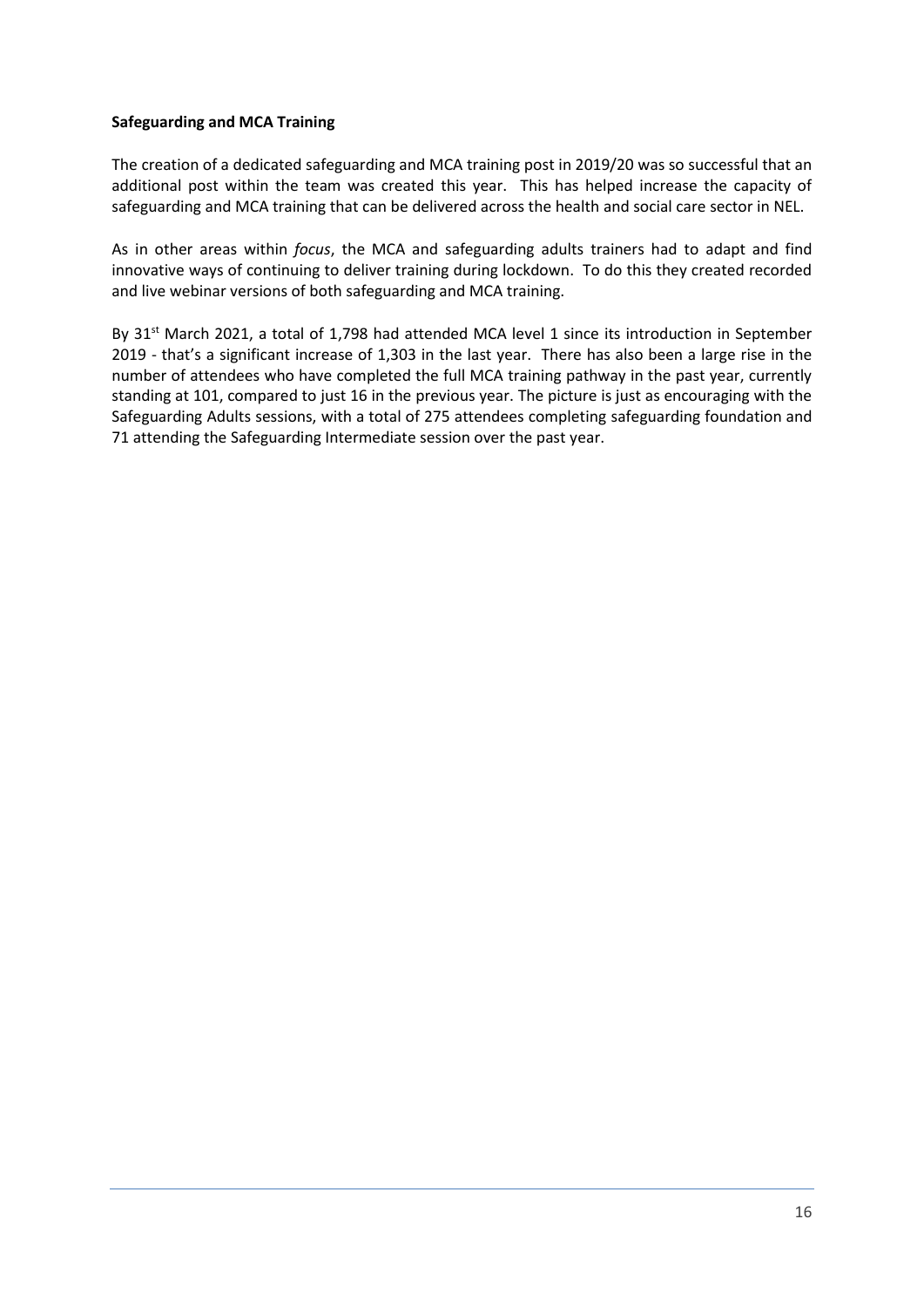In addition to the formal training sessions, the safeguarding and MCA trainers have launched an enewsletter, and a highly informative 'MCA mini series' on YouTube. You can subscribe to both of these useful resources using the following links[: MCA Mini Series,](https://www.youtube.com/channel/UCjnEJAJUNeaANQZbDu0jfhg) [Safeguarding & MCA Newsletter](https://us4.campaign-archive.com/home/?u=54071cee0e5a8dd19a0a472af&id=0dceee4a8b)

# *Examples of feedback from training sessions:*

*"The transition from face to face to online training appears to have been flawless from my point of view. The online training has been the best I have done - lots of organisations are trying to do online training now because of the pandemic and it is obvious that it has been designed as a short term measure - but they need to learn from FOCUS as you have got it spot on! It feels as if the pathway was originally designed to be delivered online, not just amended as a result of circumstances, which is a credit to the trainers and organisers at FOCUS."*

*"The flexibility of attendance, meaning it could be seen at a time where it was appropriate and I did not have to take time off work to travel to a different location. The entire video and materials were downloadable which is fantastic as it can be used as a refresher in case I ever felt unsure about something. Really well done."*

*"I used to really enjoy leaning about MCA, however over the years I maybe have not kept up to date as I would like, therefore this training has helped spark the passion again."*

*"I was amazed about the experience of the tutor and the simple manner that she delivered that training."*

*"How the trainer kept us involved and motivated - I did not feel 'bored' or like disengaging despite the difficulty with rapport with online training."*

*"Very clear and plenty of opportunity to ask questions."*

*"The whole pathway was very well designed and presented - it offered a good, logical flow of growing knowledge with continuous revising and reinforcing the knowledge so far."*

*"The MCA pathway has made me want to become a Best Interest Assessor– if it wasn't for this training, I do not feel I would have been ready to take on this role."*

# **4.9 National Probation Service (NPS)**

Throughout the COVID-19 pandemic the Probation Service has operated to an exceptional delivery model (EDM) which has acted as a multi-faceted business continuity plan to provide the delivery of probation services in a safe manner whilst meeting the requirements of our agency and our statutory requirements in respect of safeguarding. In NEL, we have and are operating to EDMs for services to court, the delivery of sentence management, the delivery of services to victims, the provision of interventions to people on probation designed to address offending behaviour. During the pandemic the operation of multi-agency public protection arrangements (MAPPA) has continued to ensure that public protection and safeguarding has remained a deliverable priority.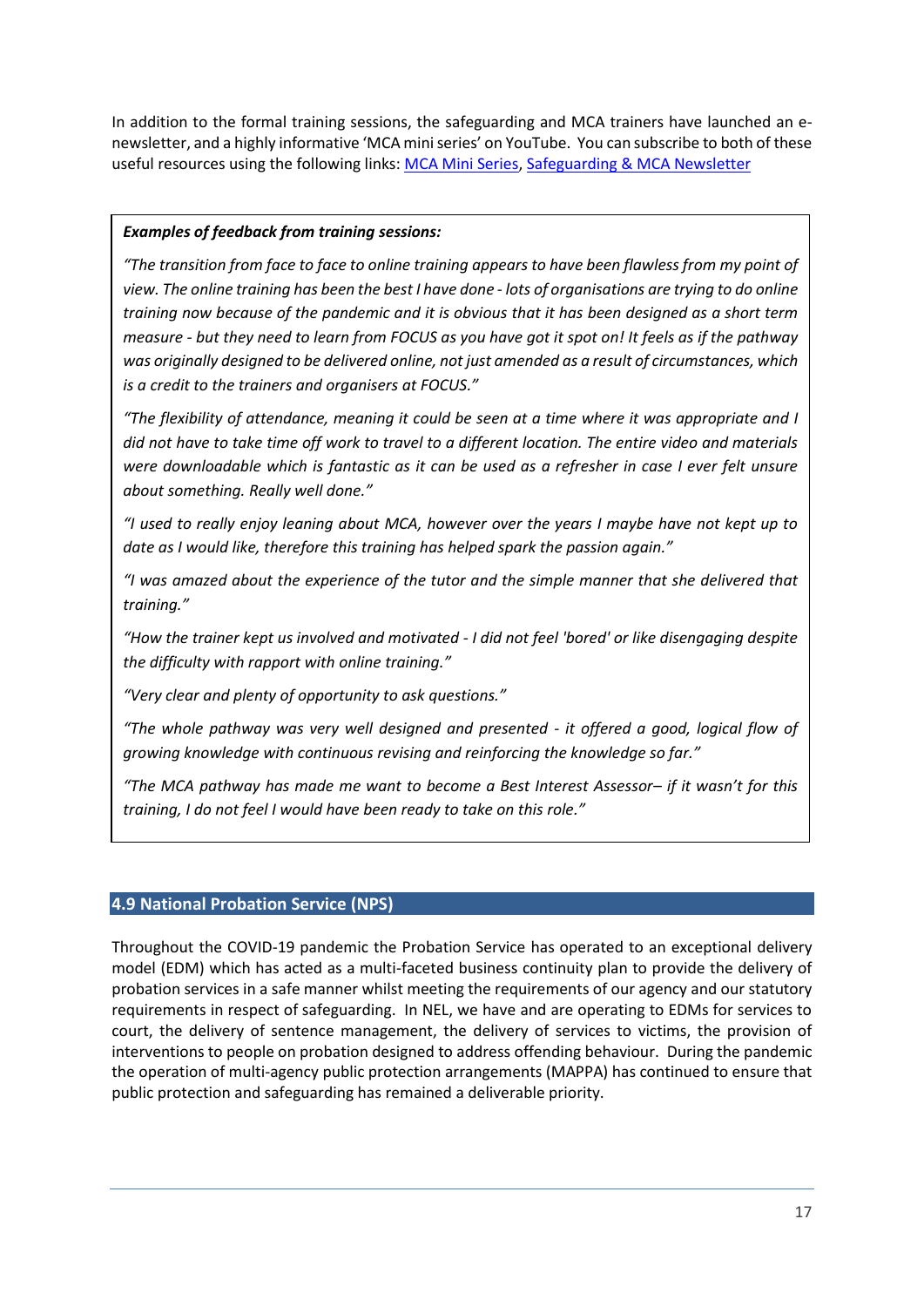- Safeguarding arrangements within the Probation Service in North East Lincolnshire have remained robust and effective.
- We have continued to work closely with all partners' colleagues in respect of new referrals and in the management and support of cases subject to any form of intervention.
- As a service we have been able to achieve a mix of in-person and remote service delivery to assess risk and adapt risk management plans accordingly.
- MAPPA has continued to operate to secure multi-agency risk assessment and management for those cases requiring a multi-agency response. Every Mappa 2 and 3 meeting provides a detailed discussion and assessment of any known or unknown adults assessed to be at risk and formulates risk management plans on the 4 pillars approach.
- The voice of the person on probation remains a key element of this process.
- Independent case audits have continued by our quality development team during the pandemic.
- We have introduced an emergency housing provision for prison leavers at risk of homelessness upon release in addition to a commissioned housing support service to support vulnerable people on probation maintain tenancy and reduce the risk of further offending.

In late June 2021, the National Probation Service and the Community Rehabilitation Companies are to be merged to form the new public section Probation Service. This means that all case management activity, the delivery of services to court and the delivery of interventions to address offending behaviour are now all managed within the public section. For services locally, the North & North East Lincolnshire Probation Delivery Unit remains organised across both local authority areas and is part of the Probation Service – Yorkshire and the Humber. We look forward to our continuing relationship with the Safeguarding Adults Board and working with partners across North East Lincolnshire.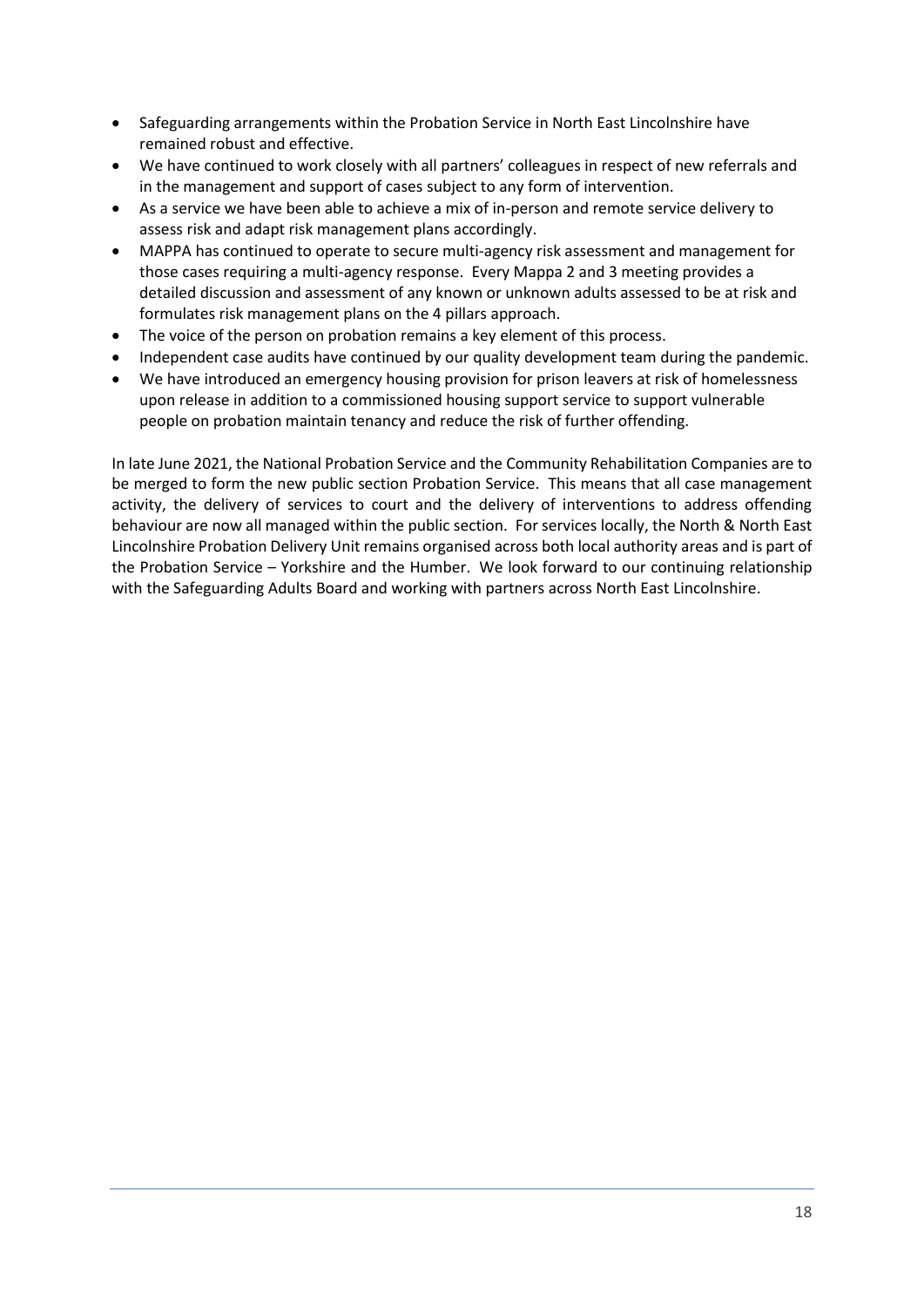# **5. Work group activity**

Data from across the safeguarding partnership continues to be gathered and analysed on a quarterly basis for reporting to the SAB by *focus*.

## *See appendix B for details of performance data*

# **5.1 Domestic abuse**

Reducing rates of domestic abuse continues to be a high priority in NEL across the partnership. During 2020/21, work has been undertaken to refresh the existing domestic abuse strategy and develop a new three-year strategy. This has been done in consultation with a wide range of partner agencies and relevant individuals, including the voices of those affected by domestic abuse.

The strategy remains focused around the key themes of prevent, protect & provide, and pursue. It introduces a revised, multi-agency, partnership approach to tackling the incidence of domestic abuse in NEL and replaces the former 'One System' approach. It will be underpinned by a delivery plan, overseen by the domestic abuse strategy delivery group, which co-ordinates partnership activity in relation to domestic abuse.

A finance and resources paper was developed alongside the strategy to identify the resources and funding required to deliver its key aims. Plans are in place for the joint commissioning of domestic abuse service provision on a longer-term, sustainable basis.

## **In 2020/21:**

- Domestic abuse service provision was delivered in full throughout the Covid-19 pandemic. Agencies adapted service delivery to meet the needs of those affected by domestic abuse and offer them safe and appropriate support.
- Additional domestic abuse awareness raising was carried out to ensure those those needing to access support services were aware they are available and how they can be accessed.
- Women's Aid supported victims of domestic abuse and their children through refuge accommodation and floating support. They accepted a total of 519 referrals to service in 2020/21. They also provided a range of added value DA services across the borough, supported through donations, fundraising and income from their charity shops.
- The Blue Door CiC provided independent domestic violence advocate (IDVA) provision, supporting high risk victims of domestic abuse. During 2020/21, a total of 502 cases were opened to the service and 329 new cases were allocated. Across the year there was an average of 49 cases open to each IDVA. There were 2,506 risk and safety initial assessments and reviews completed on individuals working with the service and 60% of clients engaged in safety planning and advice.
- Funding was secured to introduce support for victims of domestic abuse at all levels of risk with complex needs. Several adult and support worker posts were created and delivered by existing service providers from August 2020. They provided ongoing intensive support to women at threat of eviction or abandonment from the refuge, and female and male victims in the community who needed additional support due to complex needs, plus support for children of victims, both within the refuge and on an outreach basis, where engagement with either the child or the parent is challenging.
- Multi-agency risk assessment conference (MARAC) arrangements continued to ensure all necessary safety measures around high-risk victims and their families were in place through a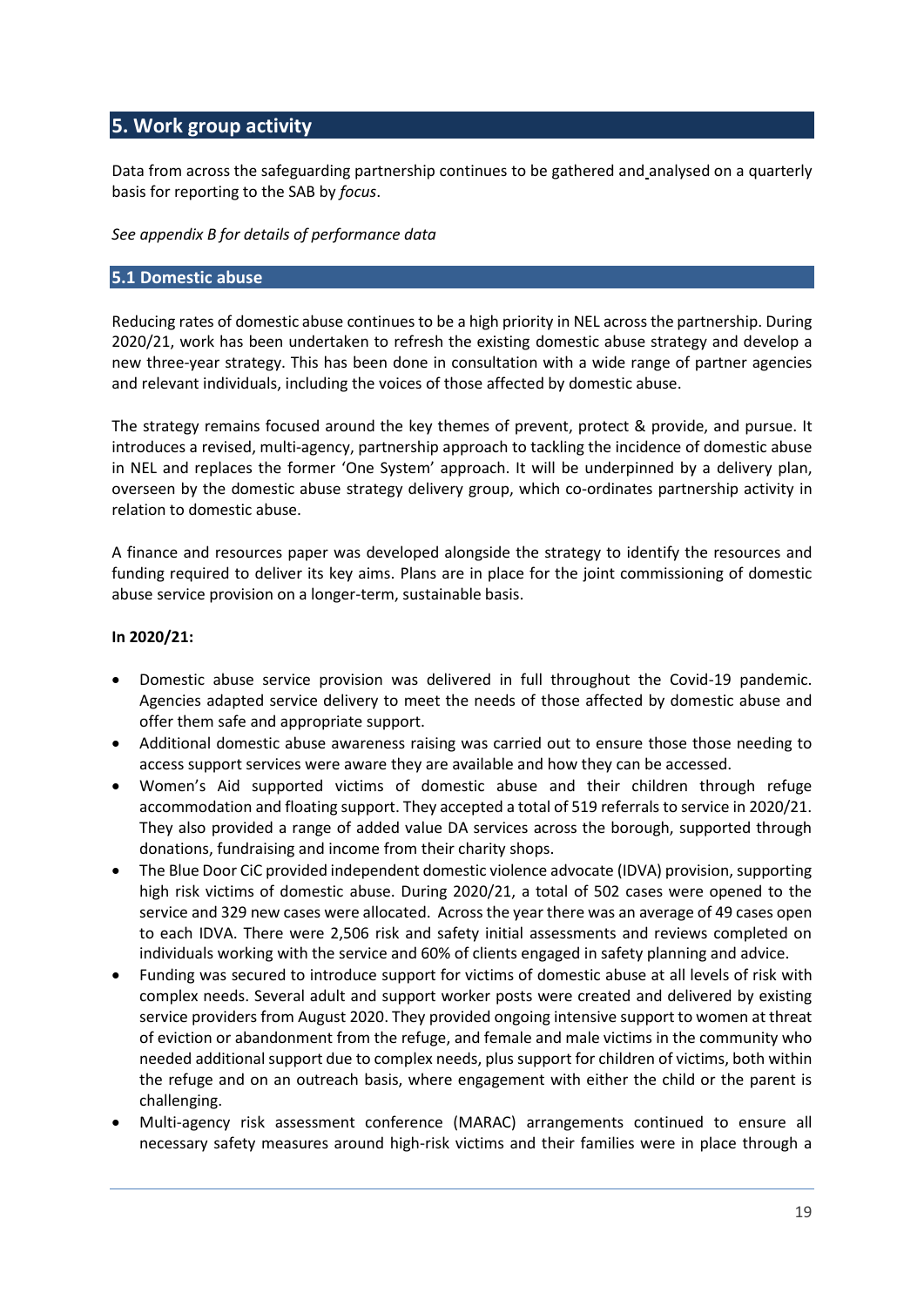structured multi-agency process. A total of 769 cases were heard at MARAC in 2020/21, which represents a 24% increase compared to the previous year.

- The multi-agency tasking and co-ordinating (MATAC) system has continued to address the offending behaviour of repeat and serial perpetrators of domestic abuse.
- Further funding for the target hardening scheme was secured to allow provision to continue during 2020/21. The scheme supports vulnerable victims of crime who need improved or enhanced security carried out at their home address. Between July and December 2020 a total of 512 referrals were received, of which 55% (281) were domestic abuse related.

There were 5,355 recorded domestic abuse incidents during 2020/21; of these, 3,410 crimes were recorded. This is a 1% increase in reported incidents and 1.5% increase in crimes against reported incidents when compared to the previous year.

The recording of the prevalence of domestic abuse is not straightforward. Not all victims will report to or be identified by the police. It is generally accepted that the number of domestic abuse incidents is under-reported. The data must also be considered within the context of a global pandemic which has had a huge impact on both demand for service and the way those affected by domestic abuse are accessing services.

The true impact is still being analysed; however, it remains essential that effective strategies and adequate service provision continue to be in place to encourage disclosures and support victims of domestic abuse.

# *Feedback from Domestic Abuse Survivor Consultation (undertaken with Women's Aid clients, October 2020):*

*"Women's Aid and Blue Door really helped me and the Freedom programme."*

*"Thank you for helping me to feel my life is worth living. I am still on my journey."*

*"Keep going and thankyou as it was very hard at first but the support helped me to move on."*

*"Keep listening and helping."*

*"Thank you for saving my life."*

# *Case Studies (clients supported by The Blue Door CiC, providing high risk IDVA Support):*

*1. A victim referred to service declined support on five occasions before finally accepting support. They have since engaged well with the service.*

*2. A victim with no recourse to public funds living in the UK on a spousal visa, isolated from friends and family, and consistently assessed at high risk, now has a network of professional support in place and has regained her freedom and independence since receiving support.*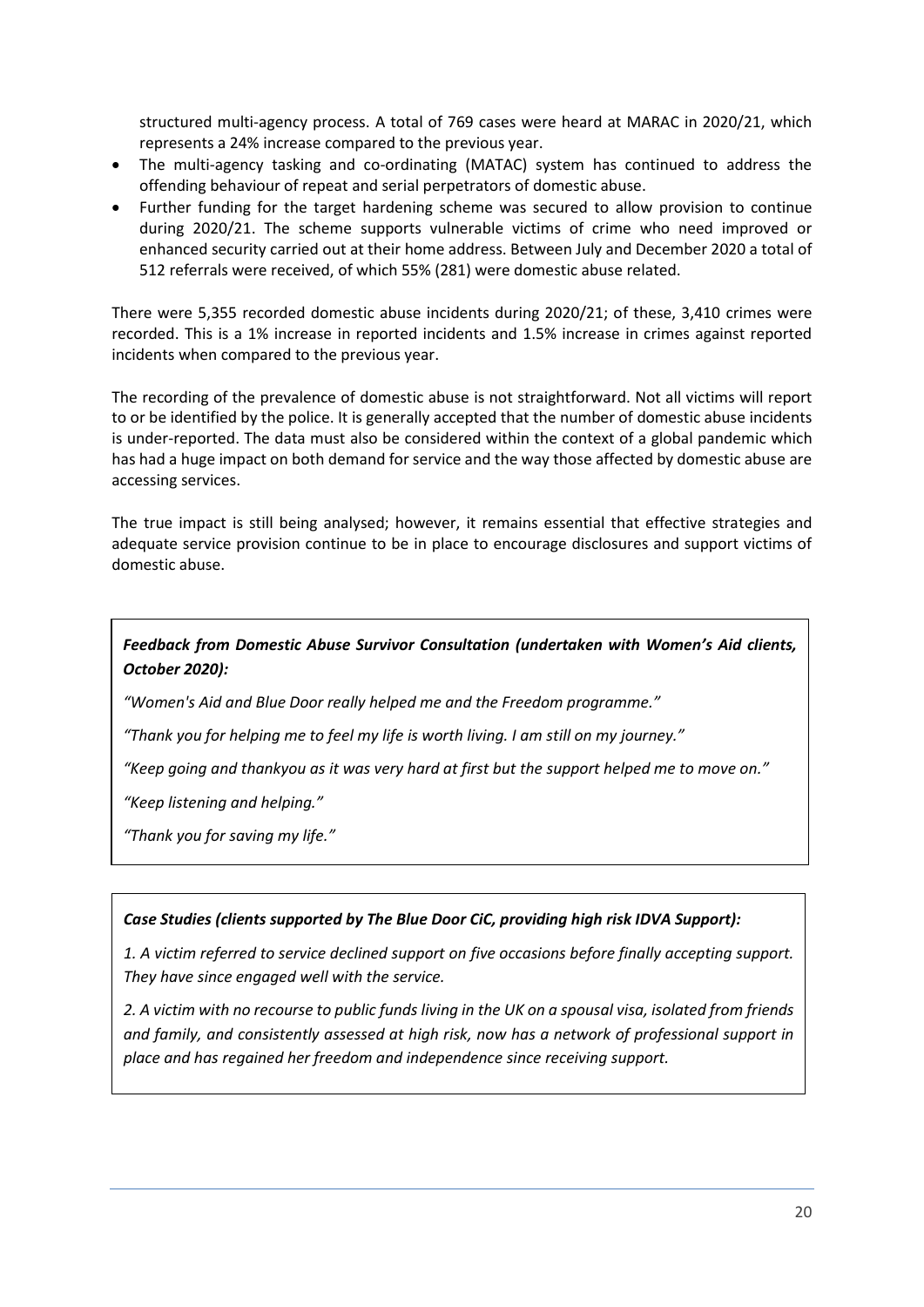## **5.2 Exploitation sub-group**

Humberside Police chair the exploitation sub-group which was formed this year to provide assurance around robust partnership arrangements to manage adults being exploited.

This has centred on identified areas of concern:

- Exploitation through modern day slavery and human trafficking or through other activities of organised criminality.
- Exploitation through fraud.
- Vulnerable children being exploited as they become adults.
- Radicalisation of vulnerable adults into violent extremism.

An action plan has been developed to record progress in these areas.

The group has met throughout the year and identified that data sharing using the single point of access process works. This single route for all concerns identified by professionals is a robust process that enables fast and efficient identification of risk and response to it.

Review of existing processes and meetings has also been undertaken including understanding how existing safeguarding processes exist surrounding the management and identification of risk. Specifically relating to the response to organised criminality, modern day slavery and human trafficking, radicalisation, and identification of those at risk of fraud. All these areas have partnership meetings, leads and processes in place.

Through the formation of this sub-group a new transition protocol has been adopted to enable a handover between children and adult safeguarding services when a child identified at risk of exploitation moves into adulthood. This success will ensure that children being managed away from exploitation of criminal groups will receive support as they become young adults.

The sub-group has led in developing joint training between key agencies to assist in developing a greater understanding of the exploitation risk. This is ongoing between GRAFT, the Police and We Are With You, and will continue to develop over the next year.

Data has been identified as fundamental to understanding emerging and current risks. The group will continue to explore how we can improve on the excellent Single Point of Access processes to enable better identification and earlier flagging.

#### **5.3 Neglect sub-group**

The Home Options Manager at North East Lincolnshire Council with the responsibility of commissioning housing related support services, managing the homelessness prevention service, housing register and housing related support services, along with developing and securing affordable housing to meet the needs of those living in the borough chairs the neglect sub-group.

The neglect and hoarding sub-group was formed to consider how we could work more collaboratively and across sectors to identify hoarding and self-neglect, and ensure there were joined up approaches to give timely, holistic support to those in need to live safely and independently.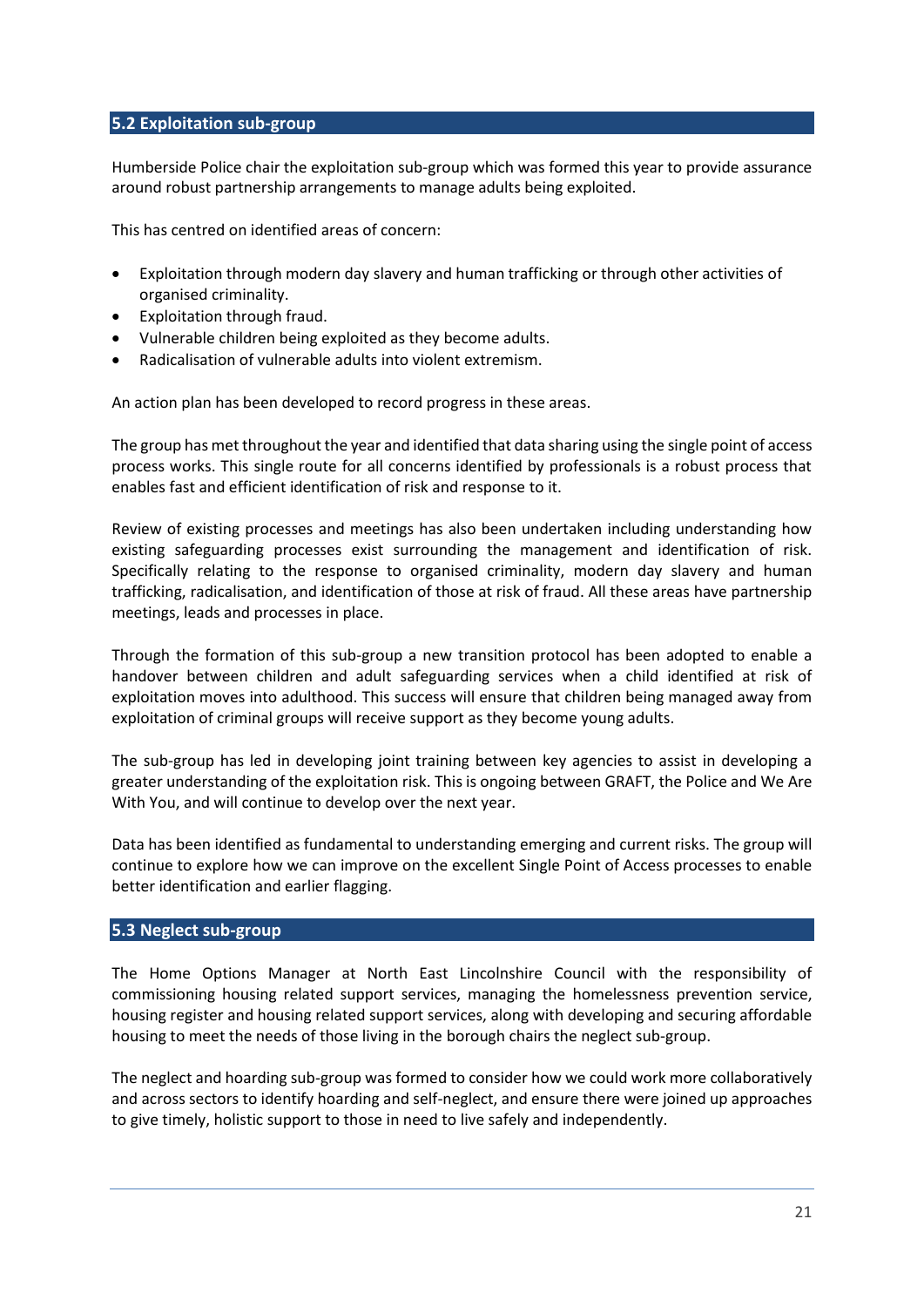Our focus areas this year have been:

- Initiatives needed to enable independent living.
- Incorporating principles of the Care Act in respect of well-being.
- Embedding protocols and raising awareness of the indicators of neglect, particularly for frontline workers.
- Understanding the Mental Capacity Act, the difference between unwise decision-making and lacking capacity.
- Fostering the multi-disciplinary approach.
- Considering the links between addiction, mental health, and self-neglect.
- Early intervention and agencies taking a lead to convene risk management panels.
- Wider sharing of protocols and pathways into services.

## **Group Development**

Over the last year the membership of the group has grown to include a wide-ranging number of services, reflecting the discussion, and arising actions, and ensuring that transition from children's safeguarding to adult safeguarding is co-ordinated.

Housing, including enforcement, and wider anti-social behaviour and environmental teams are included in the group membership, with an aim to strengthening the approach to multi-agency working and enabling people to live independently in their homes where this is possible, considering their home conditions, and that many referrals come when the council looks to take enforcement action for health and safety issues.

In addition, rough sleepers and those in unsuitable housing have been identified and the group has considered previous safeguarding adult reviews and risk management meeting outcomes to identify gaps in support. This confirmed that hoarders and those who self-neglect are in need of dedicated support which is a specialist area and does not sit in the remit of general housing support alone, but needs a co-ordinated approach from the council, *focus* and Navigo but from a non-enforcement perspective.

# **Challenges**

The group is keen to develop opportunities for joint commissioning, this will progress via the working group set up specifically to look at pathways into services, and the potential link with health and wellbeing services.

However, our biggest challenge is finding data to validate the need for support services for those who hoard or self-neglect. Most evidence is anecdotal on a case-by-case basis, but we will continue, with the addition of data now extracted when commissioning housing related support services, to progress with this action.

#### **What difference have we made?**

Main discussion and development areas relate to increasing understanding of the topic, training, and stressing the importance of professional curiosity when going into people's homes.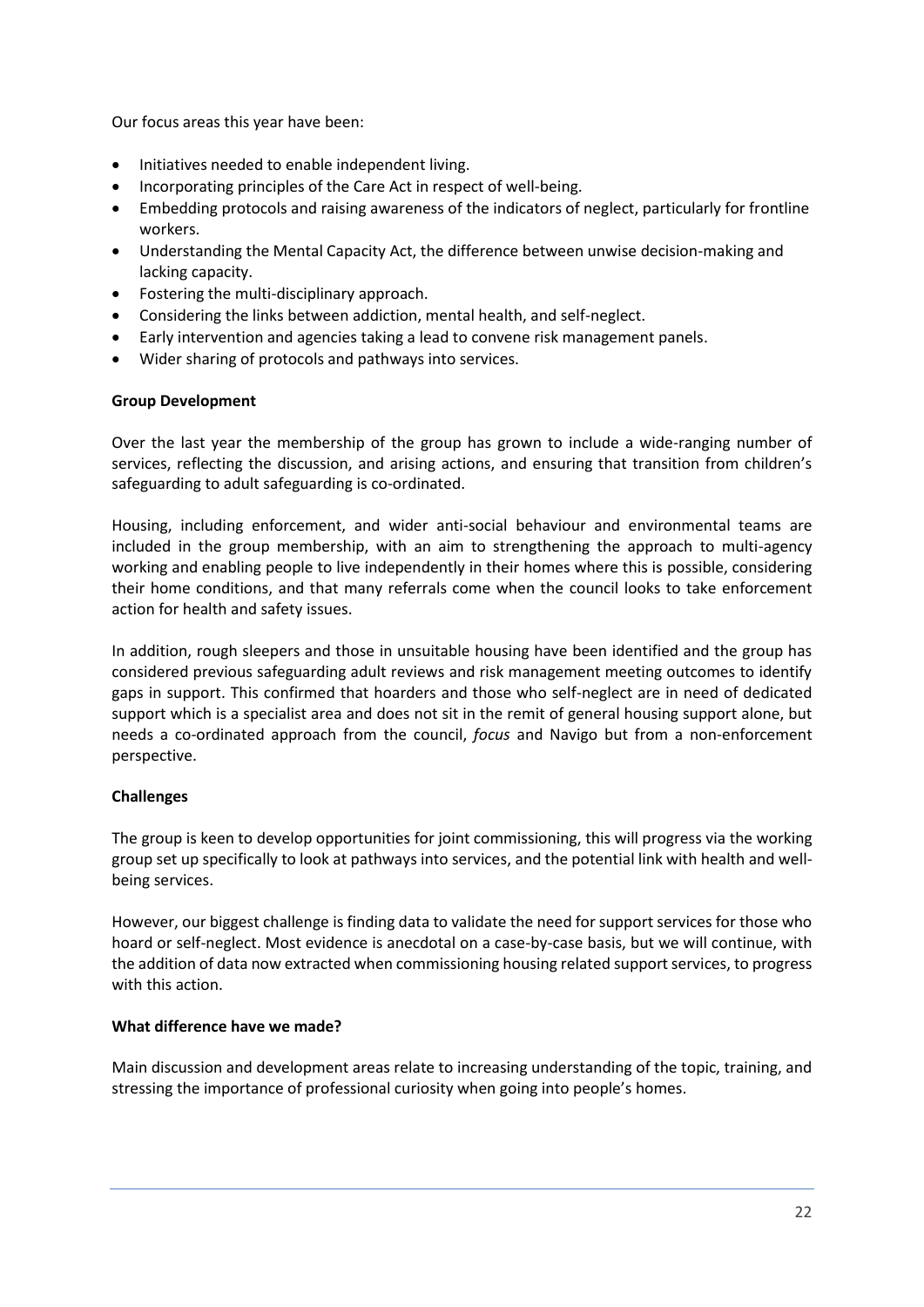Effective workforce development and training to ensure all staff in all agencies are aware of the Mental Capacity Act and unwise decision making has been tackled. This has been done by disseminating more widely the *focus* newsletter and short briefings/soundbites on You Tube, particularly about the Mental Capacity Act.

Following on from this, the Group has worked to increase awareness of operational risk management meetings and the use of the Hoarding and self-neglect protocol to ensure that a collaborative approach is taken to look at assistance from all services that could enable improvements to the person's well-being.

We have formed a task and finish group to look specifically at hospital admission and discharge and how we can improve working protocols between housing/homelessness services and NLAG, along with another to consider pathways into social care for those who are self-neglecting and street homeless, who due to their chaotic nature, are not able to adhere to appointments and engage sufficiently to receive a social care service.

## **Future development**

Whilst we have developed training opportunities, and continue to do so, we have actions for the future to allow communities to better identify and protect those individuals within them who self-neglect by ensuring effective awareness-raising. We intend to carry out a publicity campaign around hoarding and self-neglect later in the year and ensure designated pathways are in place for safeguarding due to self-neglect and hoarding.

# **5.4 SAR, SILP and good practice group**

The safeguarding adult referral/significant incident learning process (SAR/SILP) and good practice group received three referrals during the 2020/21 year.

01-20 AA – referral made 29/04/2020

02-20 AB – referral made 26/06/2020

03-20 AC – referral made 27/08/2020

Two SARs were completed during 2020/21 and the findings were disseminated across various organisations through 7-minute briefings which are also published on the SaferNEL website:

[SaferNEL | Safeguarding Review and Audit Process](https://www.safernel.co.uk/learning-from-audits-and-safeguarding-reviews/)

01-18 AA – approved by SAB 10/06/2021, 7MB published

01-19 AA – approved by SAB 08/02/2021, 7MB published

Reports from Significant Incident Learning Reviews and Safeguarding Adult Reviews are also published on the Safer NEL website, as are reports published by NHS England.

07-17 KR – NHS England report, April 2021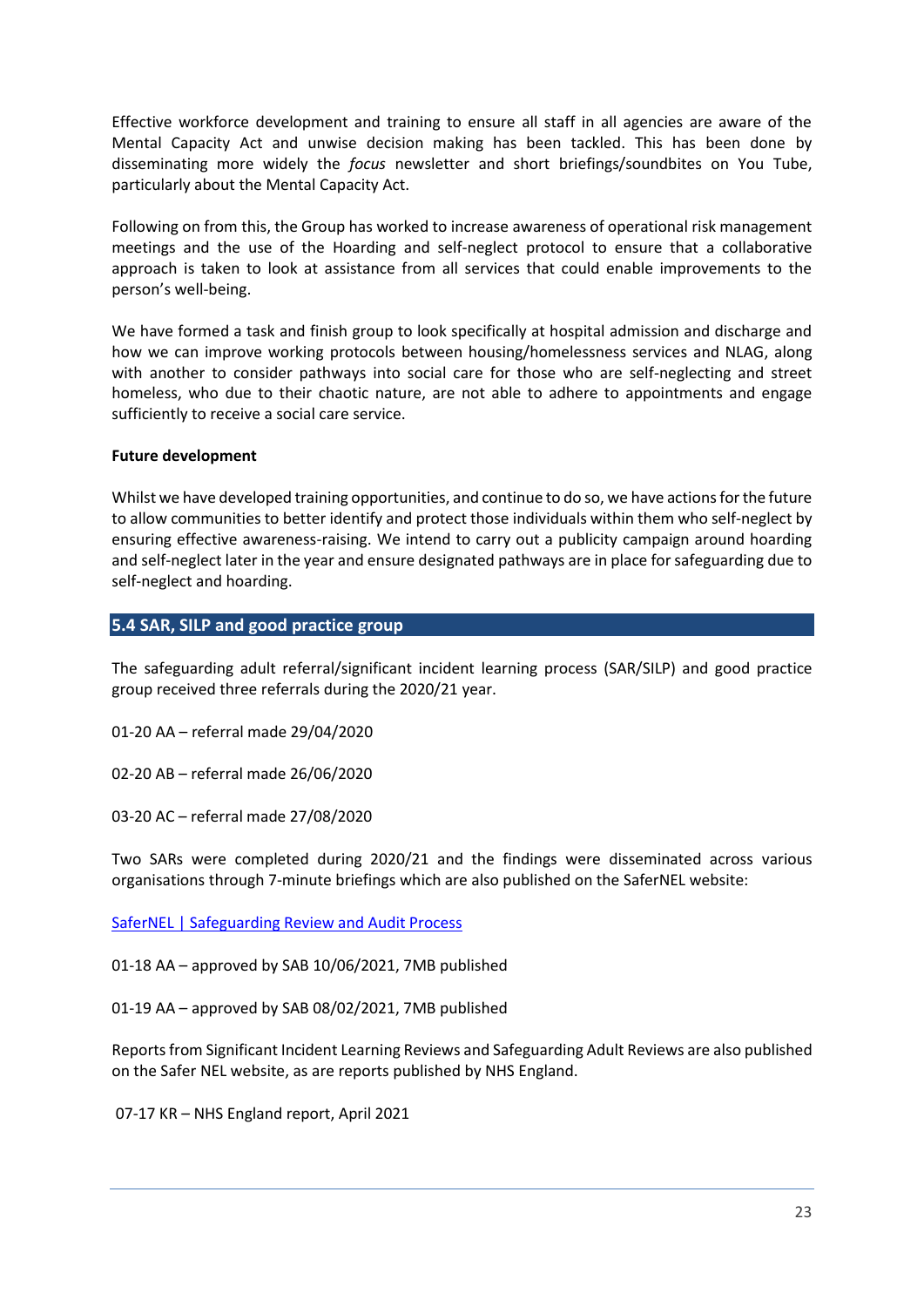#### 03-19 AC – SI & LeDeR completed 01/04/2021

The safeguarding adult review process is constantly evolving, looking to ensure the processes are streamlined and as effective as possible, avoiding any duplication with other review processes.

# **5.5 Provider Forum**

As the Covid-19 pandemic prevented meetings face-to-face, no forum meetings were held in 2020/21 but regular newsletters were circulated to providers and posted on the SaferNEL website:

## [SaferNEL | Safeguarding adults](https://www.safernel.co.uk/information-for-practitioners/safeguarding-adults/)

The forum continues to contribute to the development and implementation of the work of the SAB, and facilitates the dissemination of SAB protocols and guidance such as the persons in a position of trust (PiPoT) process, and provides updates on legislation such as the Mental Capacity Act (MCA), the Deprivation of Liberty Safeguards (DoLS) and the new Liberty Protection Safeguards (LPS). Sevenminute briefings produced as an outcome from safeguarding adults reviews are also circulated to providers via the newsletters and posted on the SaferNEL website.

## **5.6 Mental Capacity Act (MCA) / Deprivation of Liberty Safeguards (DoLS) group**

2020/21 has been an extremely challenging time for Mental Capacity Act/deprivation of liberty safeguards (MCA/DoLS) in North East Lincolnshire. Throughout the year, applications have remained fairly constant at 100 per month +/- 10.

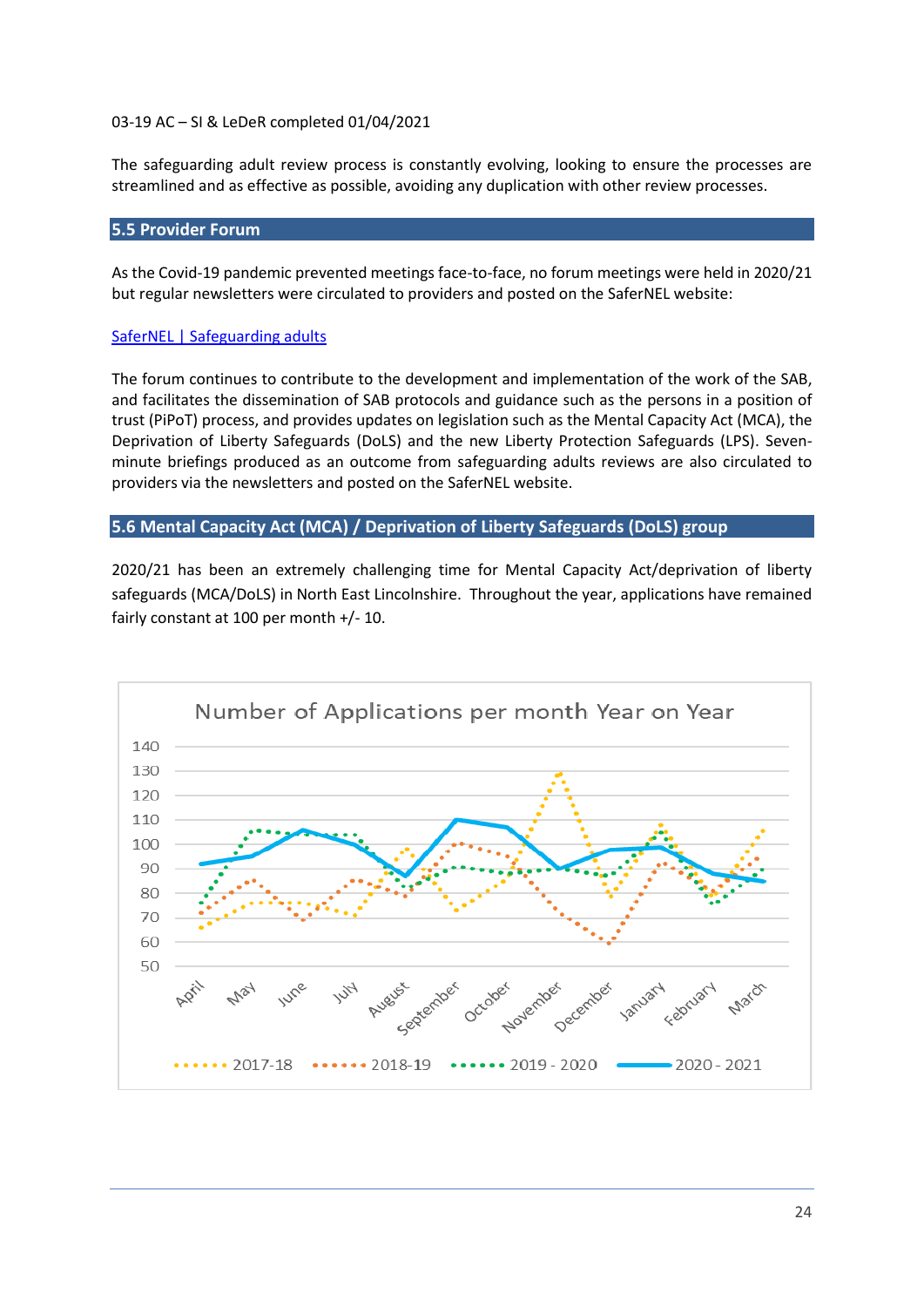## **COVID-19**

As the COVID-19 pandemic and subsequent lockdowns developed there was a significant impact on the delivery of services. Firstly, there were restrictions on entry to care and nursing homes, and secondly, there was a requirement for staff to work from home where possible. This required new ways of working to ensure that legal compliance was maintained, understanding the terrible impact the pandemic was having on our care home residents and their families.

The graph below shows that the applications rates increased throughout the pandemic. This could have been due in part to an increase in applications from the acute trust, and their subsequent discharge pathways from hospital into short stay placements. However, further analysis would be required to confirm this.



BIA/MHA assessors had to contend with conducting as many assessments as possible via Zoom or Teams. Staff in both residential settings and adult social care had to rapidly roll out training and delivery of these systems, often linked to the NHS roll out of 4G tablet devices. Sometimes this worked well, but in some instances face-to-face assessments need to be carried out.

The graph below illustrates the assessment activity that was achieved in relation to granted applications. The number of not granted applications reflects those cases who may have moved prior to an application having taken place, i.e. representing a discharge from hospital, or a short stay placement. In some of these cases, the person may have sadly deceased. It was with great sorrow that the pandemic did result in a number of deaths within the residential care sector. This was an extremely difficult time for families, who were sometimes not able to visit their sick relatives, and for those staff who were caring for very poorly residents.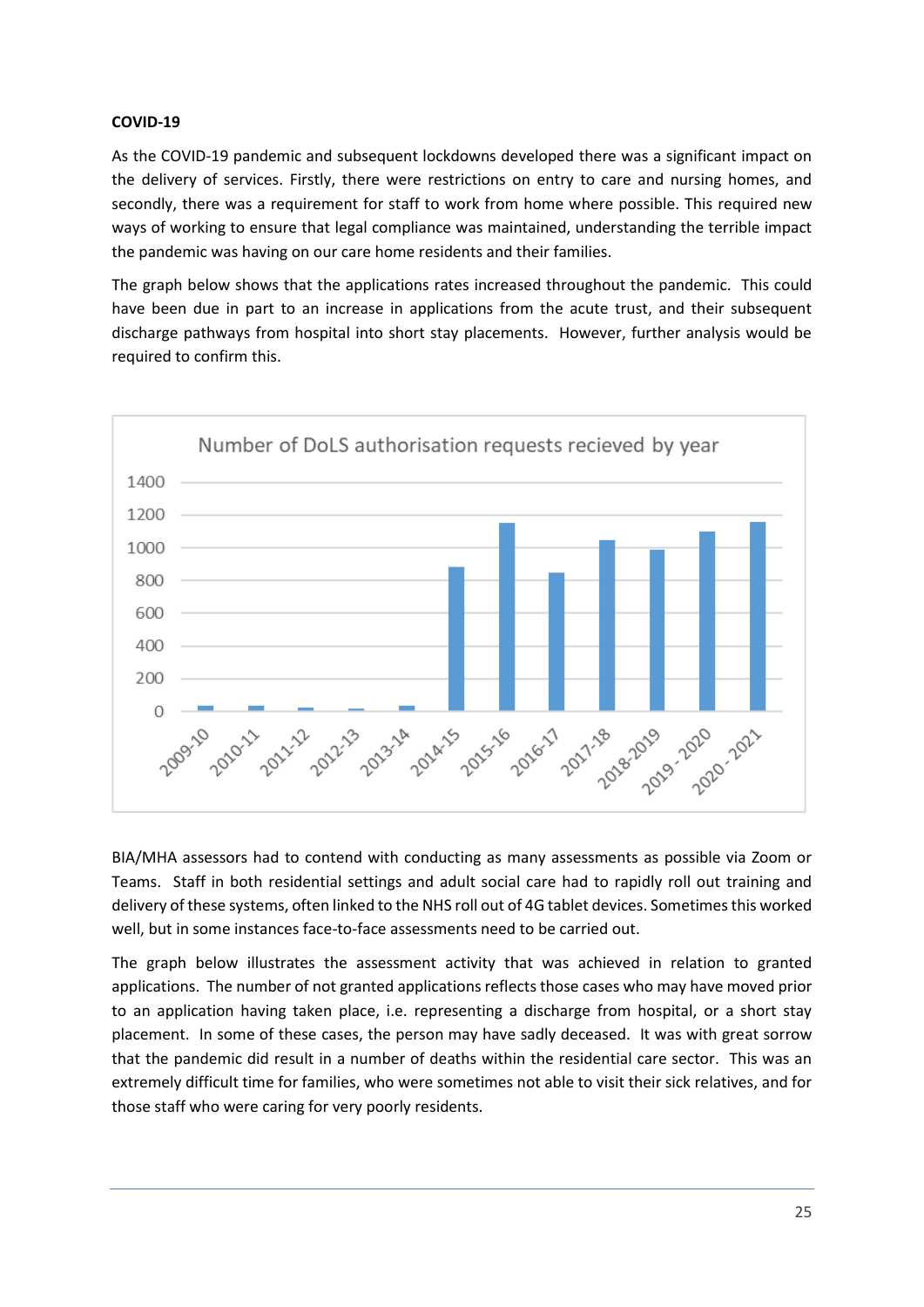

The focus training team transferred much of the MCA/DoLS training programme into formats that could be accessed virtually. 'MCA Mini Series' animations have also produced to support training activity. The mini series 'bites' of information last less than 10 minutes and can easily be accessed on laptops and tablet devices. Data shows that access to training had increased and there is good feedback to demonstrate that those who access it have found it very useful (please see section on Safeguarding and MCA training)

# **Preparation for Liberty Protection Safeguards (LPS)**

The LPS are due to replace DoLS and equivalent Court of Protection processes from 1st April 2022. The Local MCA Group has taken on a dual role as the driver to the existing MCA/DoLS system as well as being the implementation group for LPS. However at the time of writing, the draft LPS Code of Practice and regulations have still to be released to indicate how LPS will operate in practice. Despite this focus have developed a number of ways to trail how the new assessments will work in practice and how information may need to be made available via IT systems. Other partners such as Care Plus Group have also been trialling aspects of LPS.

Some work has also been undertaken to manage those applications that have not yet been allocated, and risk assessments have been reviewed for 'medium' risk cases that are awaiting allocation. Some investment has been made by the CCG, in order that some of these cases can be allocated for assessment. This has resulted in the applications yet to be allocated falling significantly as shown in the graph below. (Please note that this graph also includes all exits from the system, including individuals who may have gained capacity to consent to their care and treatment, and exits resulting from deaths).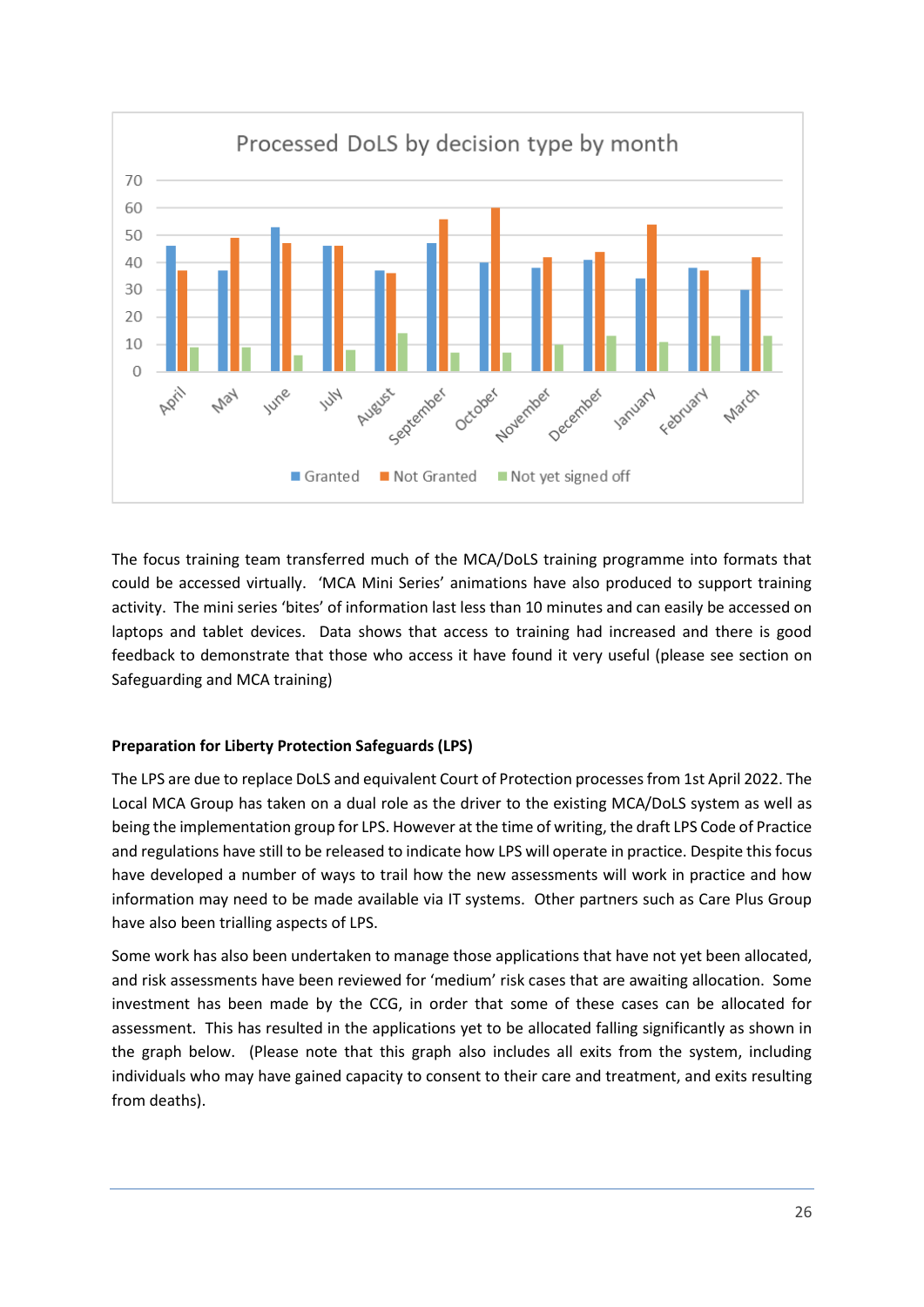

The CCG is also working on a more robust impact assessment and analysis tool to try and establish the numbers of staff that will be needed to fulfil new LPS roles, the impact to different services, the total number of people likely to be affected and the potential costs. In addition, the NHS changes that will come into effect at the same time will replace CCGs with Integrated Care Boards (ICB) and Integrated Care Partnerships (ICP) and will mean that the Humber Coast and Vale ICB will become a Responsible Body for any Continuing Healthcare clients who are deprived of their liberty under the LPS. This will mean that NEL will need to work with new partners to ensure there is a robust system at place.

# **5.7 Prevent/Channel**

The North East Lincolnshire Prevent & Protect Strategy builds on our previous work of engaging with communities and local stakeholders as we acknowledge that cohesive and empowered communities are better equipped to reject extremist ideologies. As the threat from extremists evolves, we must also evolve and ensure our approach locally mitigates potential risks and continues to support those most vulnerable to radicalisation. Our revised strategy focuses on the following objectives:

- Governance and leadership, ensuring effective governance arrangements are in place and information is provided to key strategic leadership boards and organisations.
- Raising awareness around Prevent within local communities and with local stakeholders to ensure that people know how and where to report any concerns they may have at the earliest opportunity.
- **•** Challenging the ideology that supports terrorism and those who promote it through effective communications.
- Supporting and protecting vulnerable individuals from being drawn into radicalisation through effective multi-agency Channel arrangements.
- **E** Ensuring effective partnerships are in place to support the delivery of the Prevent strategy and action plan.
- Explore and implement local action to support the Protect strand of the CONTEST Strategy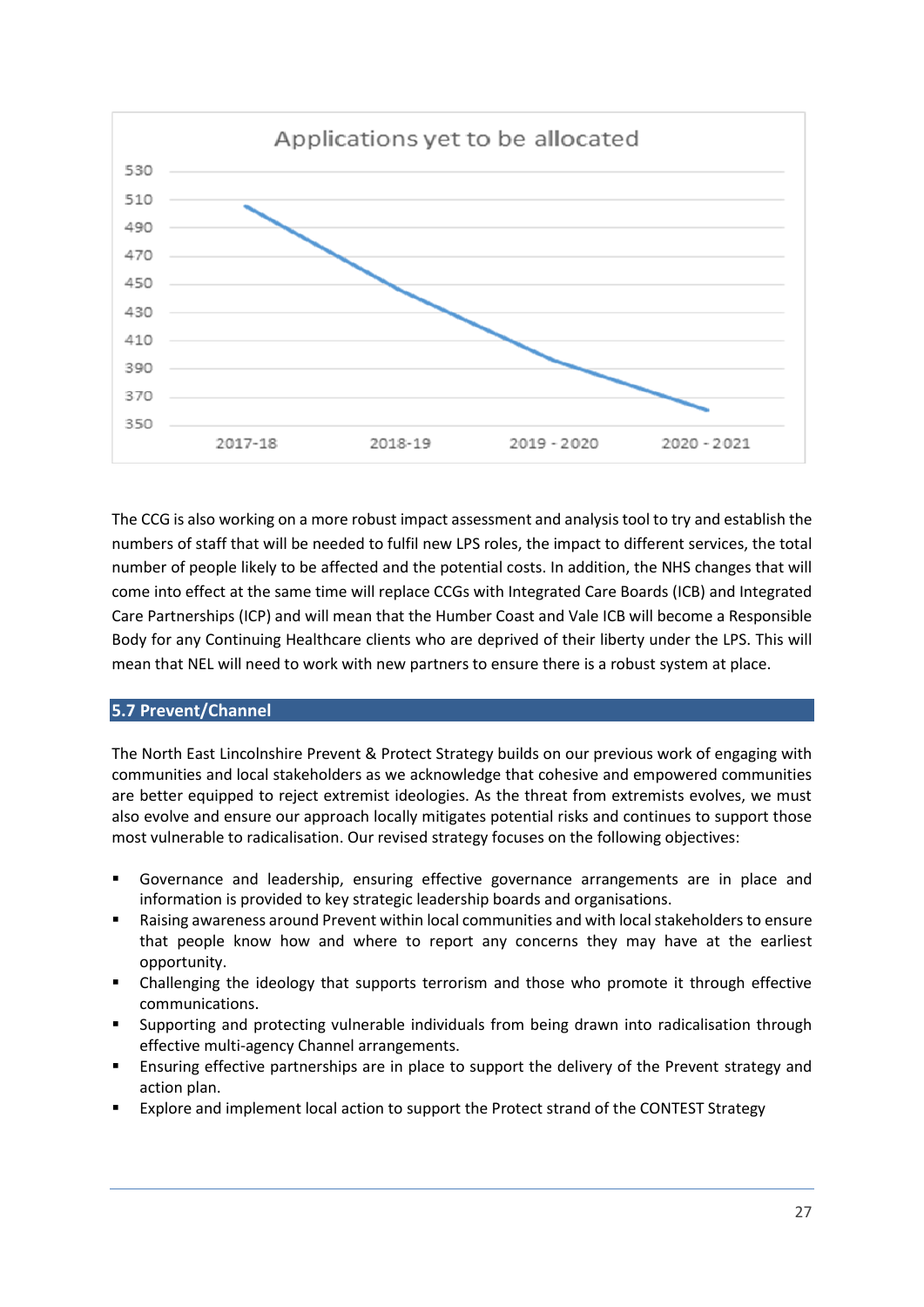## **Story behind the baseline**

A multi agency Prevent & Protect board coordinated by the local authority continues to oversee the delivery of the Prevent & Protect strategy. Wider oversight and support continue to be provided by the Humberside Police gold group and wider counter terrorism advisors. An annual counter terrorism local profile (CTLP) provides an assessment of national, regional and local risk with any recommendations incorporated into the local delivery plan.

Over the past year a wide range of online communication campaigns have been undertaken, in addition to increasing our on-line training offer to agencies. In addition, we have also increased the number of Prevent champions who act as a point of contact and a conduit to share information within their organisation.

| <b>How</b>      | The Prevent Strategy has been revised<br>$\bullet$                                          |
|-----------------|---------------------------------------------------------------------------------------------|
| much has        | A range of online communications and campaigns have been delivered.<br>$\bullet$            |
| been            | A Prevent resources online training document has been introduced enabling a<br>$\bullet$    |
| done?           | wider range of information to be accessible dependent on your role and the                  |
|                 | available time you have.                                                                    |
|                 | Channel training was delivered to over 100 agency staff.<br>$\bullet$                       |
|                 | We have increased the number of Prevent champions across agencies<br>$\bullet$              |
|                 | Held a local Prevent conference<br>$\bullet$                                                |
|                 | Undertaken a self-assessment of our Channel arrangements<br>$\bullet$                       |
| <b>How well</b> | The revised strategy now incorporates wider Protect elements (which will focus<br>$\bullet$ |
| has it          | on publicly accessible spaces) in readiness for new duties being considered by              |
| been            | government.                                                                                 |
| done?           | Online campaigns and communications continue to have a reach of around<br>$\bullet$         |
|                 | 10,000 views per month.                                                                     |
|                 | The Prevent resources online training document has been held up as best practice            |
|                 | by the Home Office.                                                                         |
|                 | Training feedback was positive from participants<br>$\bullet$                               |
|                 | Prevent champions remain engaged with regular briefings provided which in turn<br>$\bullet$ |
|                 | are cascaded within their organisations.                                                    |
|                 | Prevent conference included regional speakers and an Intervention provider and<br>$\bullet$ |
|                 | received positively be attendees                                                            |
|                 | Channel arrangements have been strengthened with an annual assurance                        |
|                 | statement provided to the Home Office                                                       |
| <b>What</b>     | Local agencies remained engaged in the agenda with high levels of awareness and             |
| difference      | training in place to ensure those vulnerable to radicalisation are identified early and     |
| has been        | offered support where appropriate. Social media communication results also indicate         |
| made?           | that campaigns and communications are developing wider awareness with people who            |
|                 | access online applications which in turn increases the likelihood of them                   |
|                 | understanding the warning signs and reporting concerns.                                     |

#### **Required development/ next steps**

- Embed Good Practice Guide for Prevent Champions
- Seek out Peer Review
- Develop Protect strand and take part in regional Pilot
- Review and develop a Performance dashboard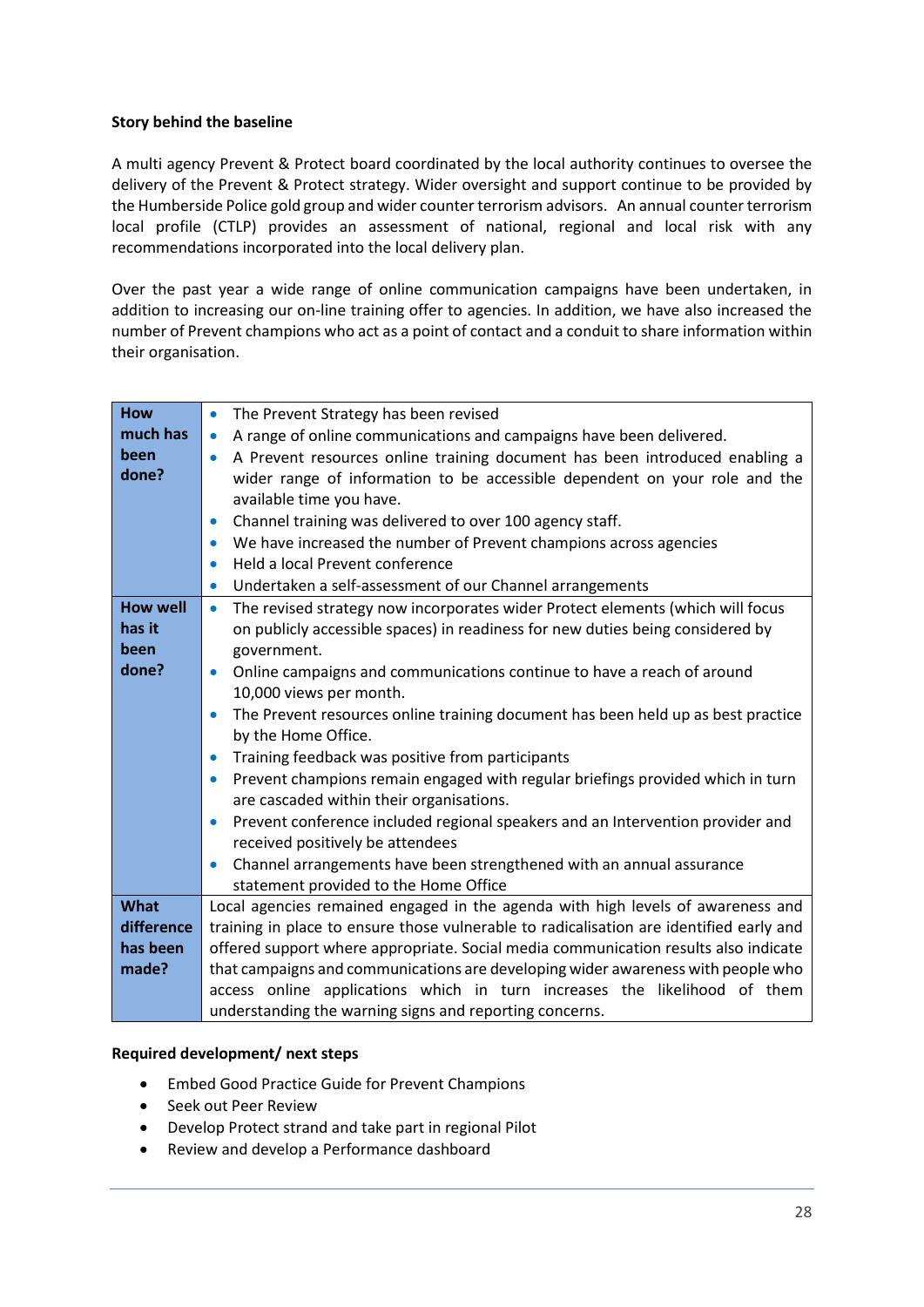- Focus on community awareness raising
- Continue with campaigns and communications
- Promote Prevent & Protect to businesses
- Continue with individual organisational self-assessments
- Continue to be vigilant around Channel referrals
- Undertake consultation with 16–18 year old students to understand better the exposure to extremist content and the risk to online radicalisation

## **5.8 Modern Slavery**

The NEL SAB was a key partner in the development of the NEL modern slavery partnership alongside the childrens safeguarding partnership and community safety partnership. The North East Lincolnshire modern slavery partnership has been established to prevent and disrupt modern slavery and human trafficking, and engage with communities, other agencies and local businesses to raise awareness.

Modern slavery is a serious crime and a violation of fundamental human rights. The North East Lincolnshire modern slavery partnership is committed to working collaboratively to tackle this form of exploitation, working within the North East Lincolnshire outcomes framework to ensure that "all people feel safe and are safe".

During 2021 The North East Lincolnshire modern slavery partnership revised its strategy with a focus on the following objectives:-

- Governance and leadership
- Community awareness raising & engagement
- Effective communications
- Training & development of our combined workforce
- Greater intelligence gathering to enable disruption and enforcement activity
- Strengthening safeguards and support

#### **Story behind the Baseline**

There continues to be improvements in the response to modern slavery locally which has been underpinned by a refreshed strategy and delivery plan designed to raise awareness, provide training opportunities, strengthen support and improve the identification of potential victims including children.

From January 2020 to December 2020 a total of 74 intelligence submissions were made to Humberside Police. In total 37 investigations took place with the two highest categories being criminal exploitation accounting for 27 investigations and forced labour accounting for four investigations. 35 people were referred to the National Referral Mechanism (NRM) process, with the same two highest categories of criminal exploitation accounting for 20 referrals and forced labour accounting for 11 referals. Of the 35 referrals 16 related to Children and 19 related to adults. The Graft Project continues to work with children identified or at risk of criminal exploitation.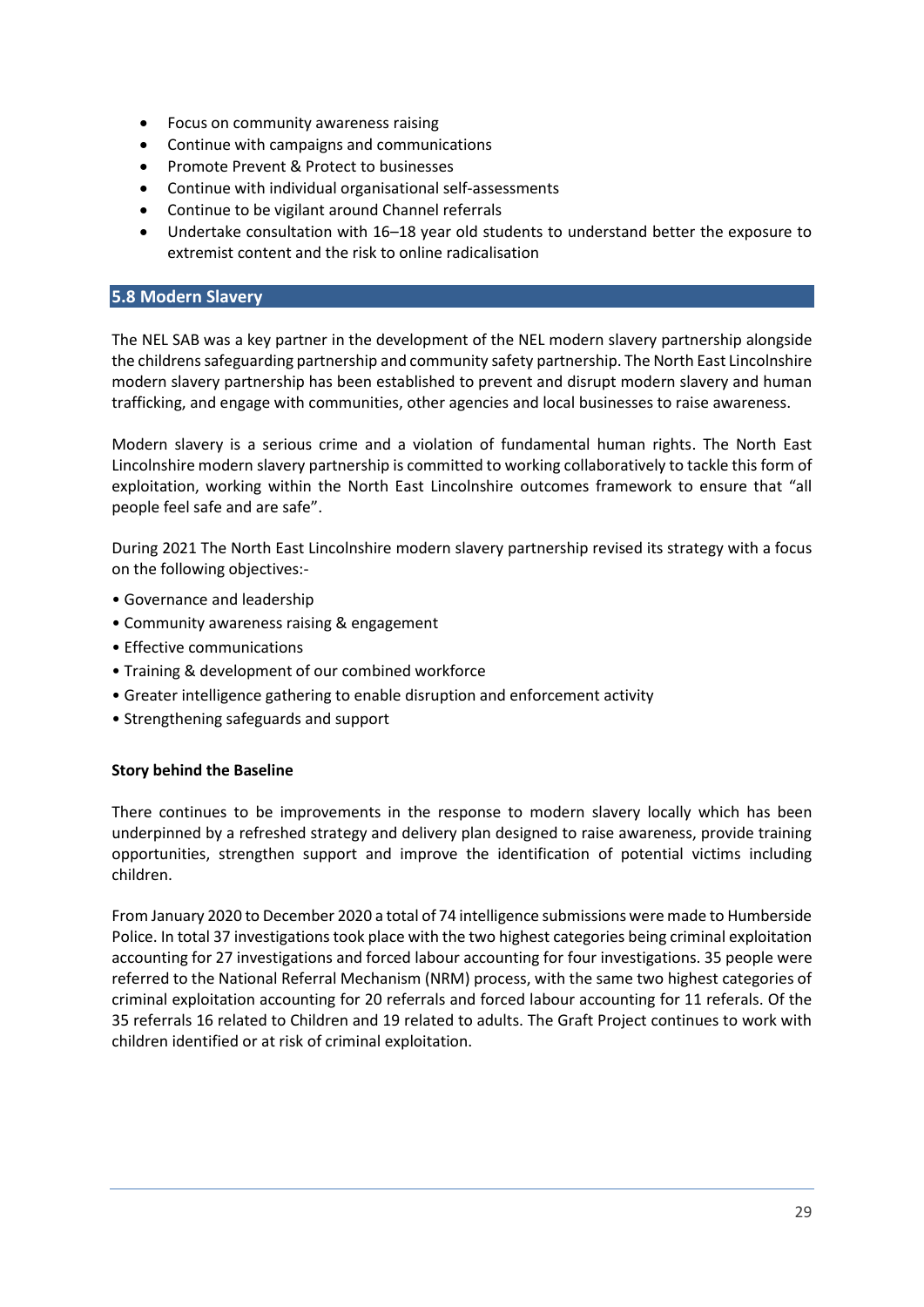#### **Overall Performance**

| Developed a wide range of online communications and campaigns<br>$\bullet$                 |  |
|--------------------------------------------------------------------------------------------|--|
| Community consultation undertaken<br>$\bullet$                                             |  |
| Training was provided to 340 practitioners                                                 |  |
| Developed a modern slavery resources document<br>$\bullet$                                 |  |
| Recruited and developed a network of over 50 modern slavery champions<br>٠                 |  |
| Established a local National Referral Mechanism Panel (NRM) who can make<br>$\bullet$      |  |
| conclusive grounds decisions in relation to children and young people                      |  |
| Online campaigns and communications continue to have a reach of around<br>$\bullet$        |  |
| 10,000 views per month.                                                                    |  |
| Consultation was undertaken online and has helped to raise awareness in our<br>$\bullet$   |  |
| local communities                                                                          |  |
| Feedback from the training was positive and indicated that practitioners knew<br>$\bullet$ |  |
| how to identify and refer potential victims                                                |  |
| Resources document followed the Prevent format which has received Home<br>$\bullet$        |  |
| Office recognition around best practice                                                    |  |
| Modern slavery champions are now providing regular information to their<br>$\bullet$       |  |
| relevant organisations around modern slavery                                               |  |
| Local NRM Panel, supported by the Home Office and has already heard and<br>$\bullet$       |  |
| made a number of decisions in relation to children and young people who can                |  |
| then receive swifter support.                                                              |  |
| It is evident that a wide range of activity has contributed to an increased awareness      |  |
| of modern slavery. Those victims identified can now be assured of an effective             |  |
| pathway of support into the NRM process. More people are aware of the signs of             |  |
| modern slavery and a greater number of practitioners are now trained to identify           |  |
| assess and refer potential victims.                                                        |  |
|                                                                                            |  |

# **Required Development/Next Steps**

- Undertake self assessment & seek out peer review
- Refresh the problem profile
- Review and develop performance dashboard
- Continue community awareness raising via campaigns and communications
- Raise awareness around modern slavery to business
- Agree housing protocol (Humber)
- Further develop enforcement activity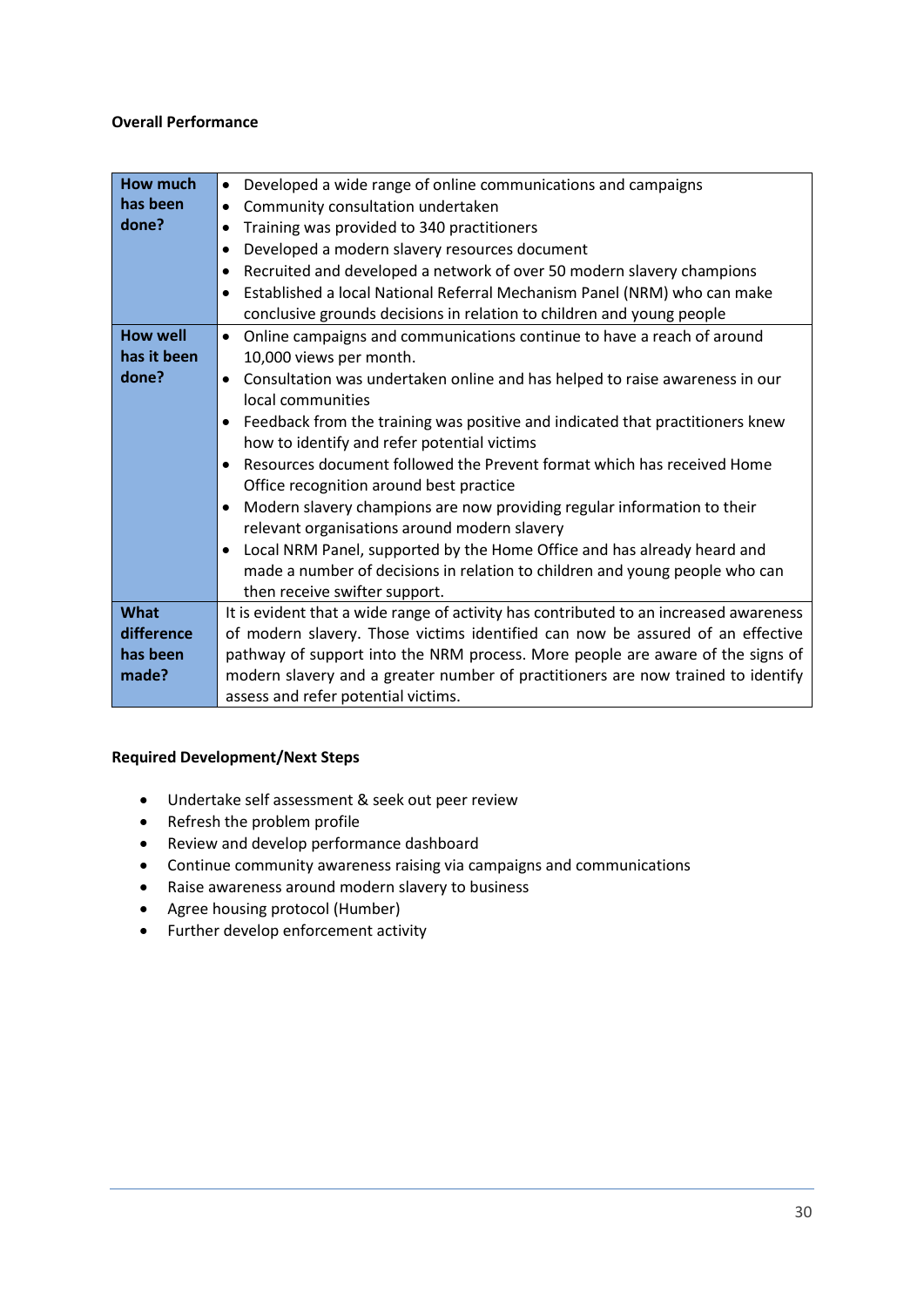# **6. The year ahead**

The strategic plan will be refreshed in 2022 following a workshop planned for September 2021.

This provides direction and co-ordinates the efforts of the SAB to ensure service delivery is safe and improves the quality of care and support for those of our community who most need them. Priorities have been identified from recent safeguarding adult reviews (SARs) and the themes and trends identified from the learning extracted from audits and reviews.

The three priority areas continue, namely:

- Neglect
- Domestic Abuse
- **Exploitation**

The three recurring common themes that underpin elements within all three priorities continue and addressing these will be central in the SAB's approach to those themed priorities. They are:

- Lack of professional curiosity the failure of professionals to identify safeguarding issues or challenge others.
- Considering the presence and impact of the 'toxic trio' of domestic abuse, mental ill-health, and substance abuse.
- Professional and public awareness and communication of safeguarding issues.

The SAB structure places a greater emphasis on leadership by the statutory partners of a wider and more inclusive SAB. Work groups are streamlined with specific objectives identified by the SAB who more regularly, initially on a bi-monthly basis. There is a greater emphasis on ensuring that policies and protocols are being followed and that they are improving practice.

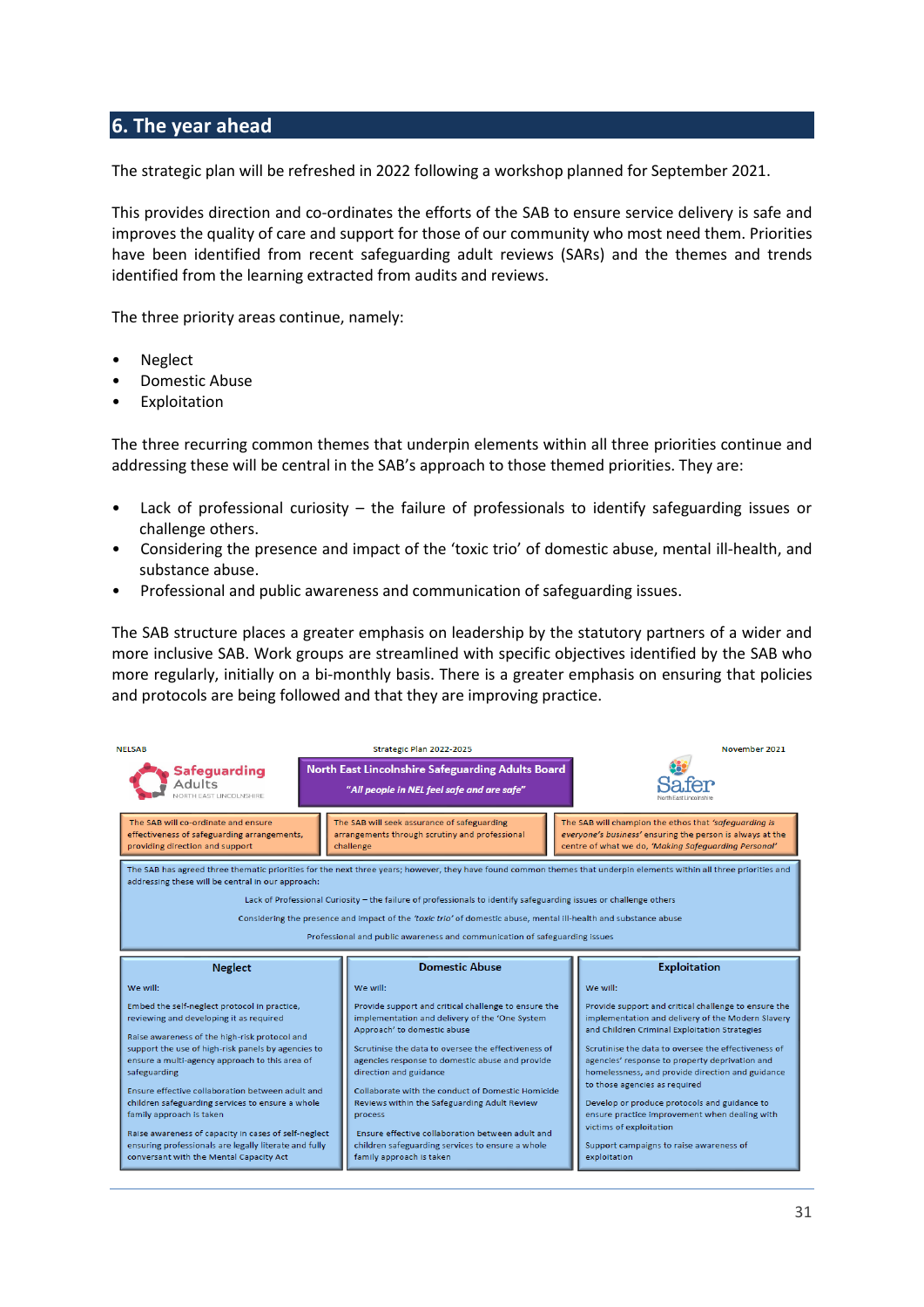We will continue to work closely with the NEL SCP and the CSP to embed the principle that "safeguarding is everyone's business".

Finally, and perhaps most importantly, we will continue to endeavour to reach out to all adults at risk of abuse or neglect and in doing so, take steps to ensure that their voices are heard and they not only feel safe but are safe and able to access the right services at the right time to protect them and minimise and prevent harm.

We will do this by:

- Demonstrating and sharing our commitment to ensuring that *'safeguarding is everybody's business'* - with our internal and external partners and the wider community.
- Establishing a culture that recognises and does not tolerate abuse.
- Educating professionals and the public on how to spot the signs of abuse and to do something about it.
- Work in ways that enable adults at risk of abuse and neglect to make their own decisions and choices and encourage others to do the same.
- Ensure the voices of adults at risk of abuse or neglect, and their carers, are heard and acted upon.
- Strive to provide the victims of abuse or neglect with the outcomes they want, and those that are right for them as individuals.
- When abuse happens, provide support to those affected to:
	- stop the abuse occurring or continuing;
	- ensure that perpetrators are dealt with properly and swiftly;
	- ensure access to services is available for those most vulnerable at the time they are needed; and
	- share learning and solutions from all resolved issues far and wide so NEL can feel safe and be safe.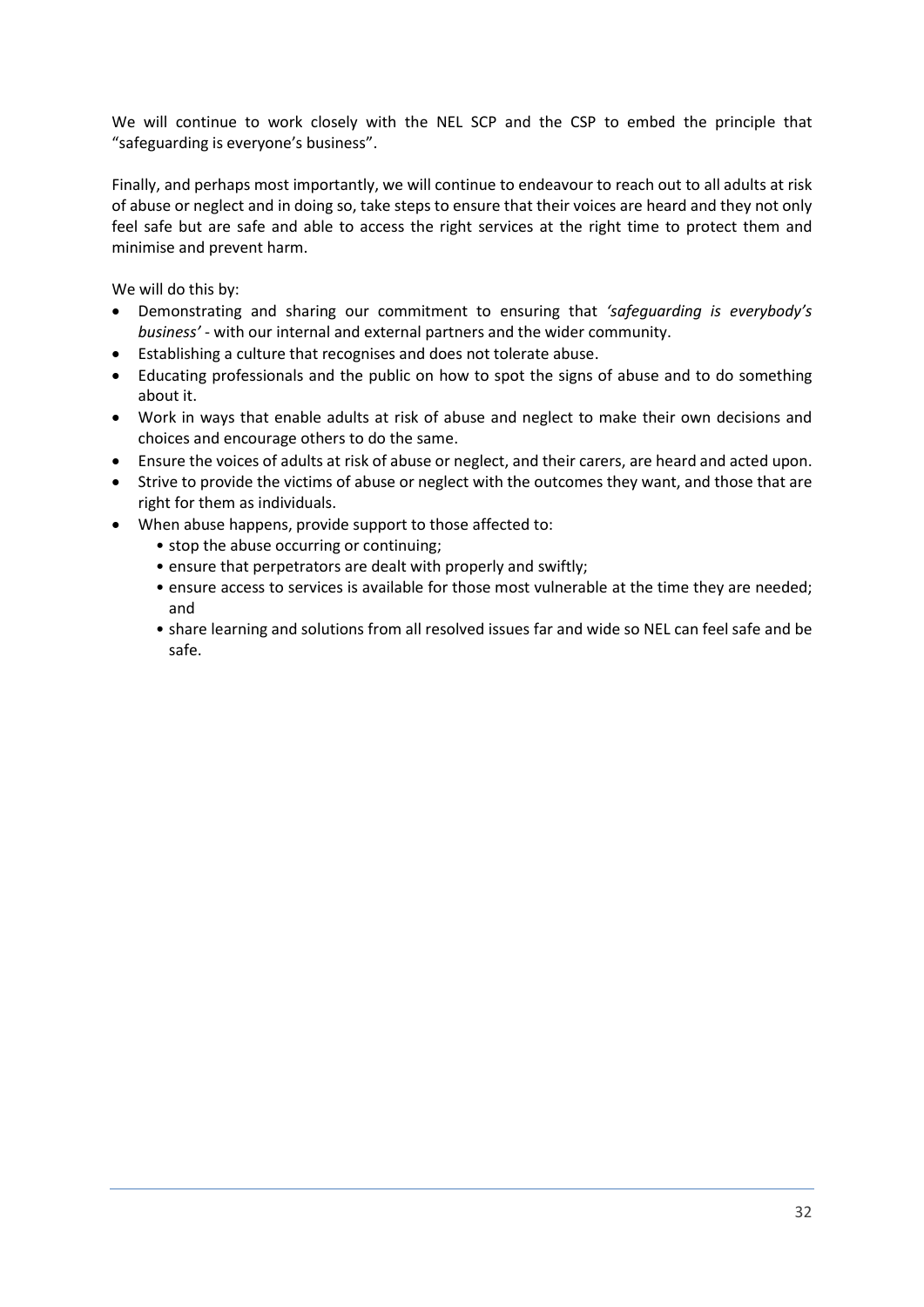# **7. Appendices**

# **Appendix A – SAB structure and membership**

SAB Structure 2020

# **NEL Safeguarding Adults Board**



# **2020-21 Executive membership:**

**Jan HAXBY:** *Board Chair and Director of Quality, North East Lincolnshire Clinical Commissioning Group (NELCCG)* 

**Bev COMPTON:** *Director of Adult Social Services, North East Lincolnshire Council (NELC)* **Chief Superintendent Darren WILDBORE:** *Divisional Commander, Humberside Police* **Cllr Margaret CRACKNELL:** *Portfolio Holder for Health, Wellbeing and Adult Social Care, NELC* **Joe WARNER:** *Chief Executive, focus Independent Social Work Practice* **Stewart WATSON***: NELSAB Business Manager, NELC*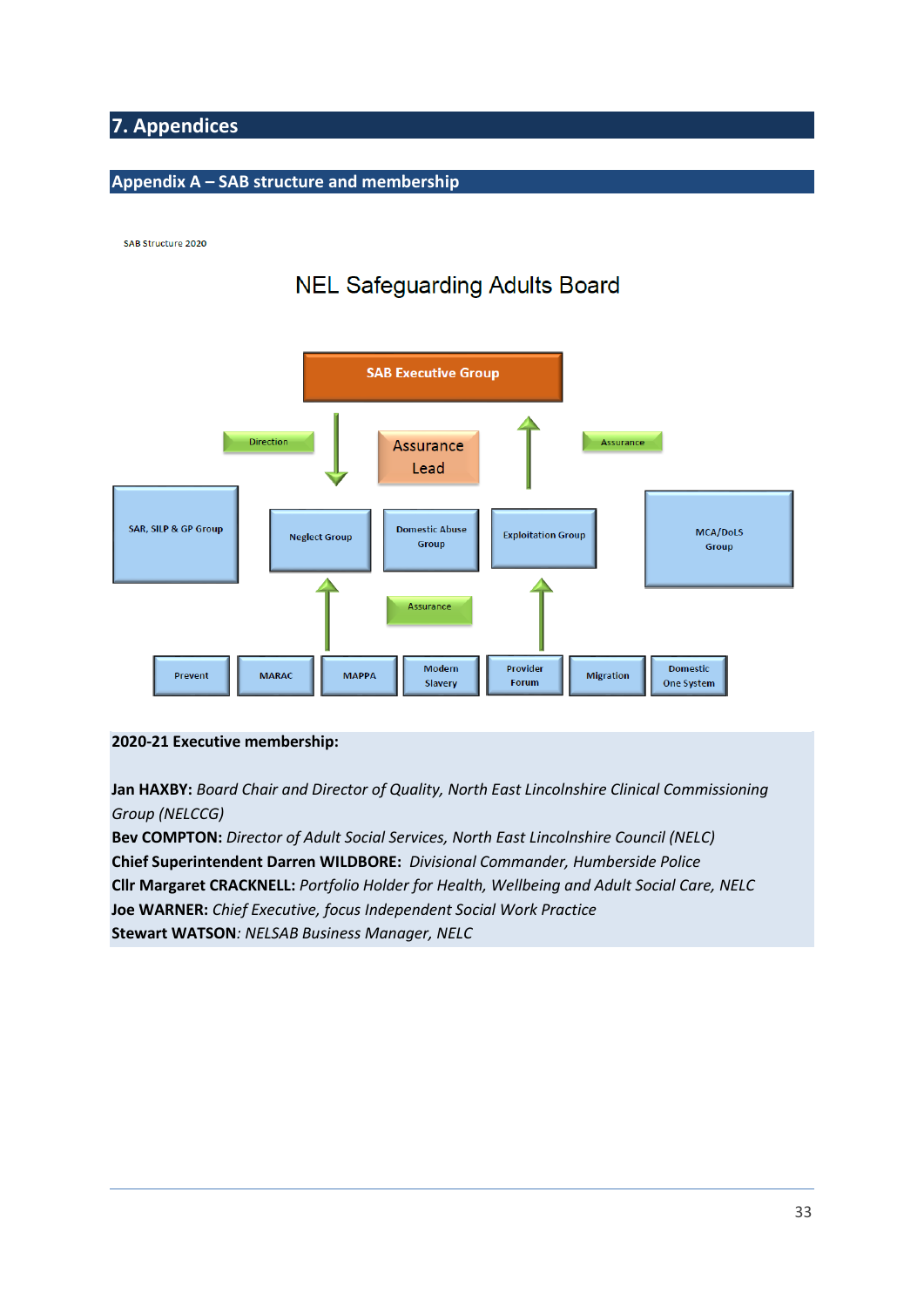# **Appendix B – performance data**